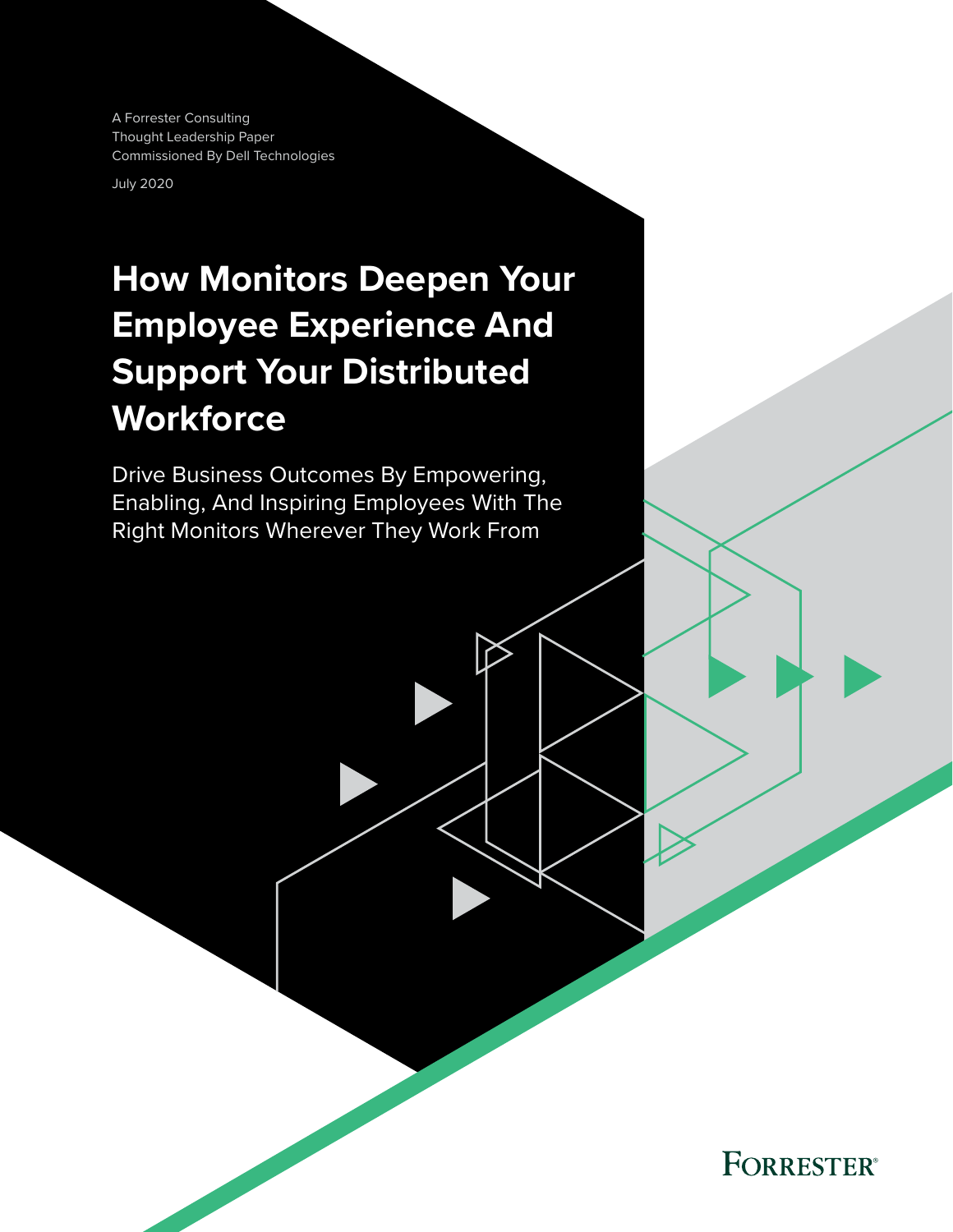# **Table Of Contents**

- [Executive Summary](#page-2-0) **1**
- [Good EX Is Critical For Good CX And Long-](#page-4-0)**3** [Term Business Growth](#page-4-0)
- **6** The Importance Of Productivity, [Collaboration, And Connection To The](#page-7-0)  [Organization In This New Work Environment](#page-7-0)
- [The Role Of Monitors In Improving Employee](#page-10-0)  **9** [Productivity, Collaboration, And Connection](#page-10-0)  [To The Organization](#page-10-0)
- **10** Boost Productivity With Ultrawide Screens [And Wider Color Coverage](#page-11-0)
- [Enable Faster And Smarter Collaboration](#page-12-0)  **11** [With Enhanced Meeting Room Solutions](#page-12-0)
- 13 Leverage Design, Privacy, And Sustainability [Features For A Stronger Connection With](#page-14-0)  [Your Employees](#page-14-0)
- 19 [Key Recommendations](#page-20-0)
- 21 [Appendix](#page-22-0)

### ABOUT FORRESTER CONSULTING

Forrester Consulting provides independent and objective research-based consulting to help leaders succeed in their organizations. Ranging in scope from a short strategy session to custom projects, Forrester's Consulting services connect you directly with research analysts who apply expert insight to your specific business challenges. For more information, visit [forrester.com/consulting.](https://go.forrester.com/consulting/)

© 2020, Forrester Research, Inc. All rights reserved. Unauthorized reproduction is strictly prohibited. Information is based on best available resources. Opinions reflect judgment at the time and are subject to change. Forrester®, Technographics®, Forrester Wave, RoleView, TechRadar, and Total Economic Impact are trademarks of Forrester Research, Inc. All other trademarks are the property of their respective companies. For additional information, go to [forrester.com](https://www.forrester.com/home/). [E-46413]



**Contributing Research:**  Forrester's Customer Experience research group

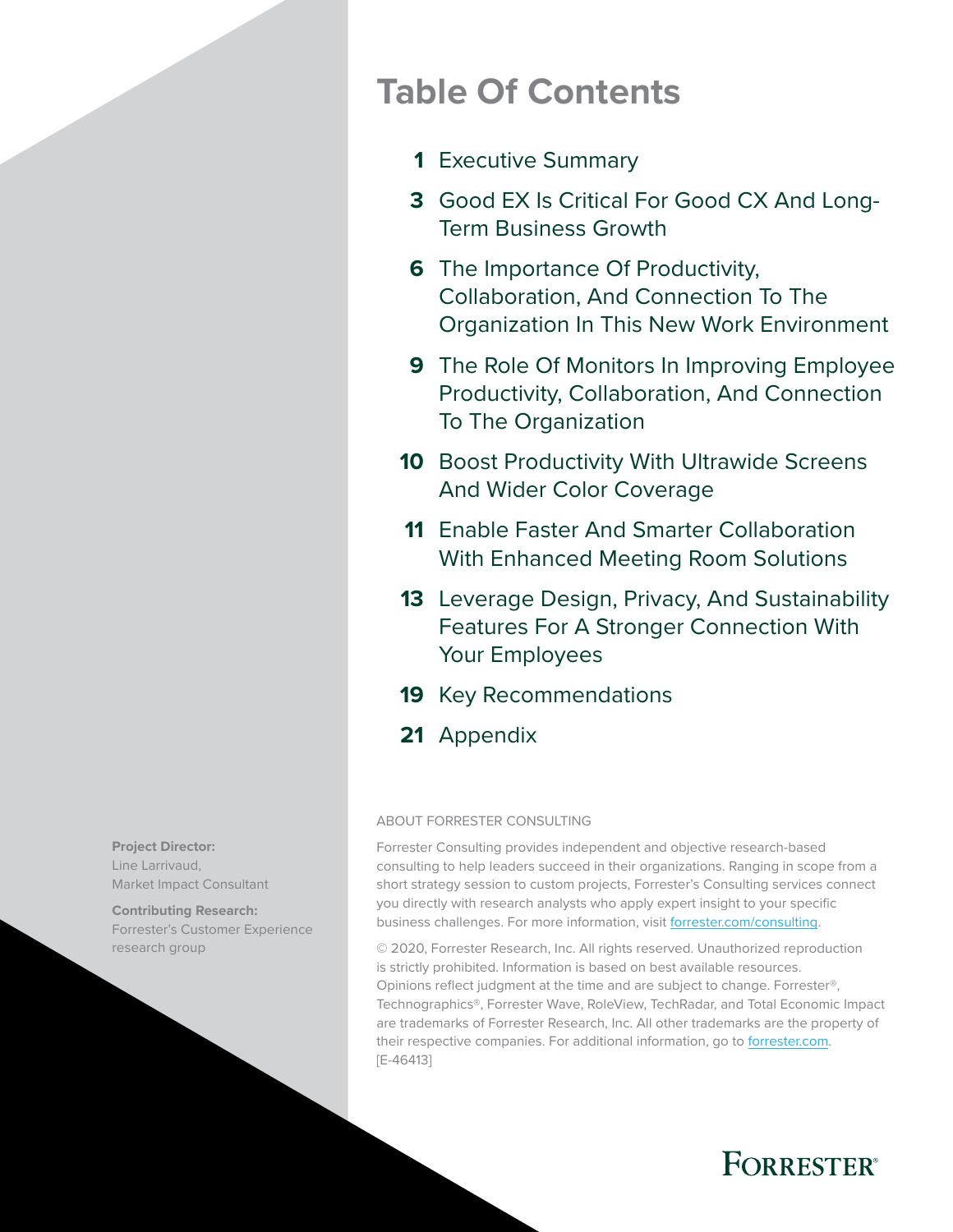<span id="page-2-0"></span>

"Organizations are looking at designing workspaces that support the new workforce, unlock productivity, and make people feel good."

*Karen Giunta, consultant, workplace interior design company*

# **Executive Summary**

In this ever-changing world, and through the rise of remote working, a good employee experience (EX) can come from many places.<sup>1</sup> But Forrester's research shows that the hallmark of a good employee experience is always the same — it empowers, enables, and inspires employees. Organizational awareness on the importance of EX in driving business results is growing. Companies are realizing that as the custodians of an organization's customer experience (CX), employees have the power to make or break an organization's CX day-to-day.

In October 2019, Dell Technologies commissioned Forrester Consulting to explore the role of desktop and meeting room monitors in the workplace environment in creating a positive employee experience.<sup>2</sup> Forrester conducted three surveys and 10 interviews to explore this topic with:

- › Four hundred and thirty business decision makers and influencers involved in monitor/end user device purchasing and/or workplace design.
- › Eight hundred knowledge workers using a computer and/or laptop and monitor to conduct their work on a daily basis.
- › One hundred and fifty workplace environment professionals (e.g. organizational psychologists, behavioral experts, office planners, human factors experts, corporate social responsibility managers, etc.) that could speak to employee productivity, the workplace environment, employee working styles and well-being, and corporate social responsibility.
- › Ten business decision makers and influencers involved in monitor/end user device purchasing and/or workplace design.

In conducting this research, we found that the quality of the employee experience is fundamentally linked to the quality of the workplace environment, in either the traditional office space or at home. Indeed, companies undertaking workplace improvement initiatives are reporting stronger EX and business results in the form of either cost savings and/ or increased revenue. On a deeper level, we analyzed the role played by technology and monitors, uncovering the specific monitor features that enhance the employee experience and how.

# **FORRESTER**<sup>®</sup>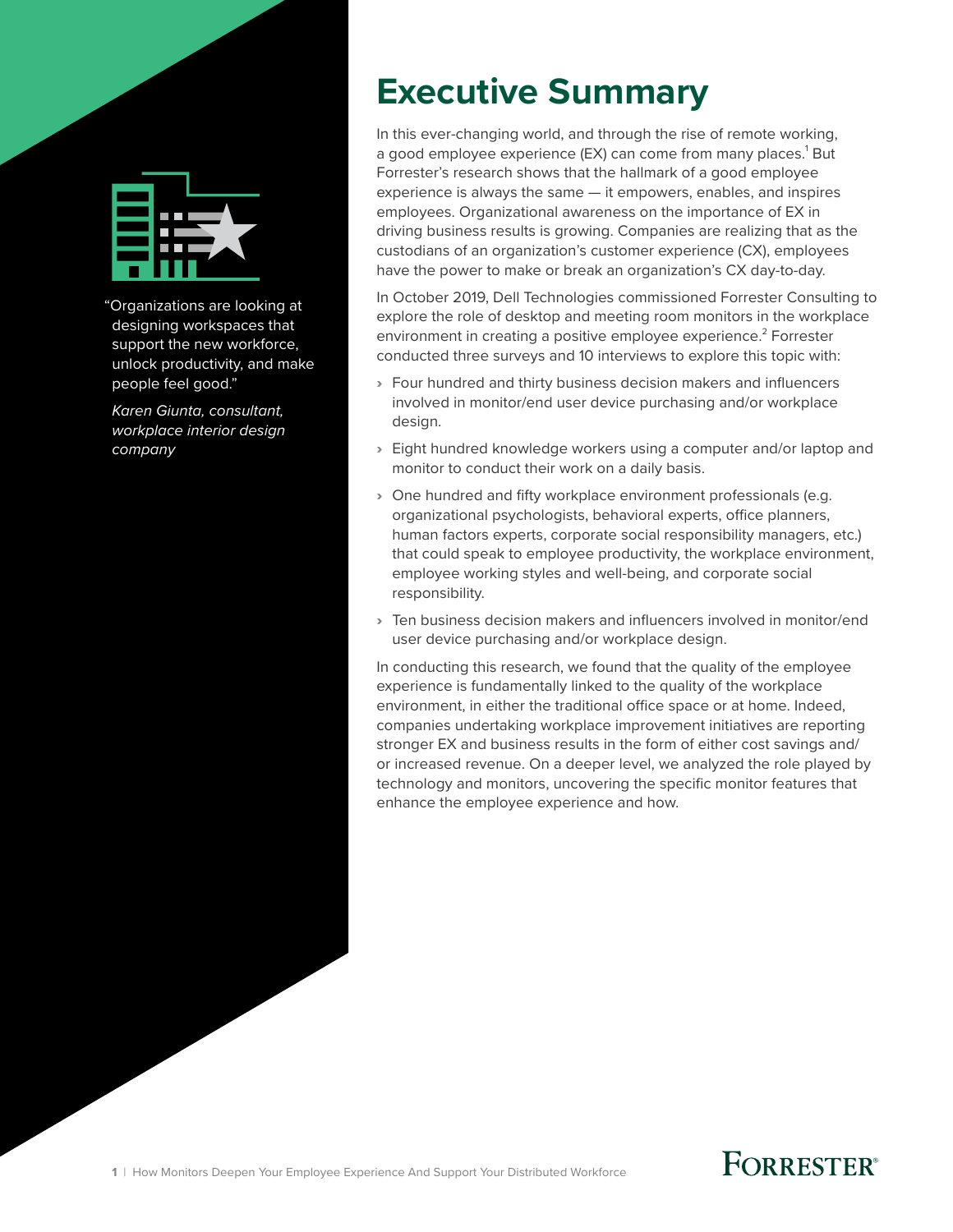#### **KEY FINDINGS**

- › **Improving CX remains a key focus for organizations.** Awareness of the direct impact that CX has on business results continues to grow. Indeed, 56% of surveyed organizations say that CX has significantly grown as an organizational priority over the last two years. This study also found that these efforts are coming in many forms, including better supporting and equipping employees in delivering that optimal customer journey.
- › **Enabling employees to deliver great CX is a growing priority, and it yields business results.** With 64% of surveyed employers recognizing that EX is important to driving good customer experiences, organizations have been investing in initiatives that are aimed at improving EX. Our study found that doing so results in positive business results. For instance, surveyed organizations that have invested into employee productivity solutions over the last 12 months saw an average 14% more in business benefits in terms of cost savings or additional revenue than organizations that did not.
- › **Monitors play a key role in creating an optimal workplace environment.** As workplace practices and technology needs evolve, companies must adapt in order to facilitate a positive employee experience. Seventy-two percent of surveyed workplace environment professionals affirm that building an optimal workplace environment, with the right technology and hardware, is crucial to delivering a good employee experience. Within that, monitors are key enablers of strong EX, in an office space and at home, as 81% of surveyed employees say that monitors play a key role in their workplace environment.
- › **Monitors are critical to making employees feel more productive, collaborative, and connected to their organization.** Monitors have a direct impact on employees' productivity, collaboration, and connection to their organization — all three key factors for employee engagement and positive EX. For instance, 79% of surveyed employees are reporting that ultrawide screens increase their productivity by allowing them to perform tasks in a faster and smarter way. Our study also found that 61% of respondents say that monitor design features enable a sense of embracing new ideas and a stronger connection to their organization's values.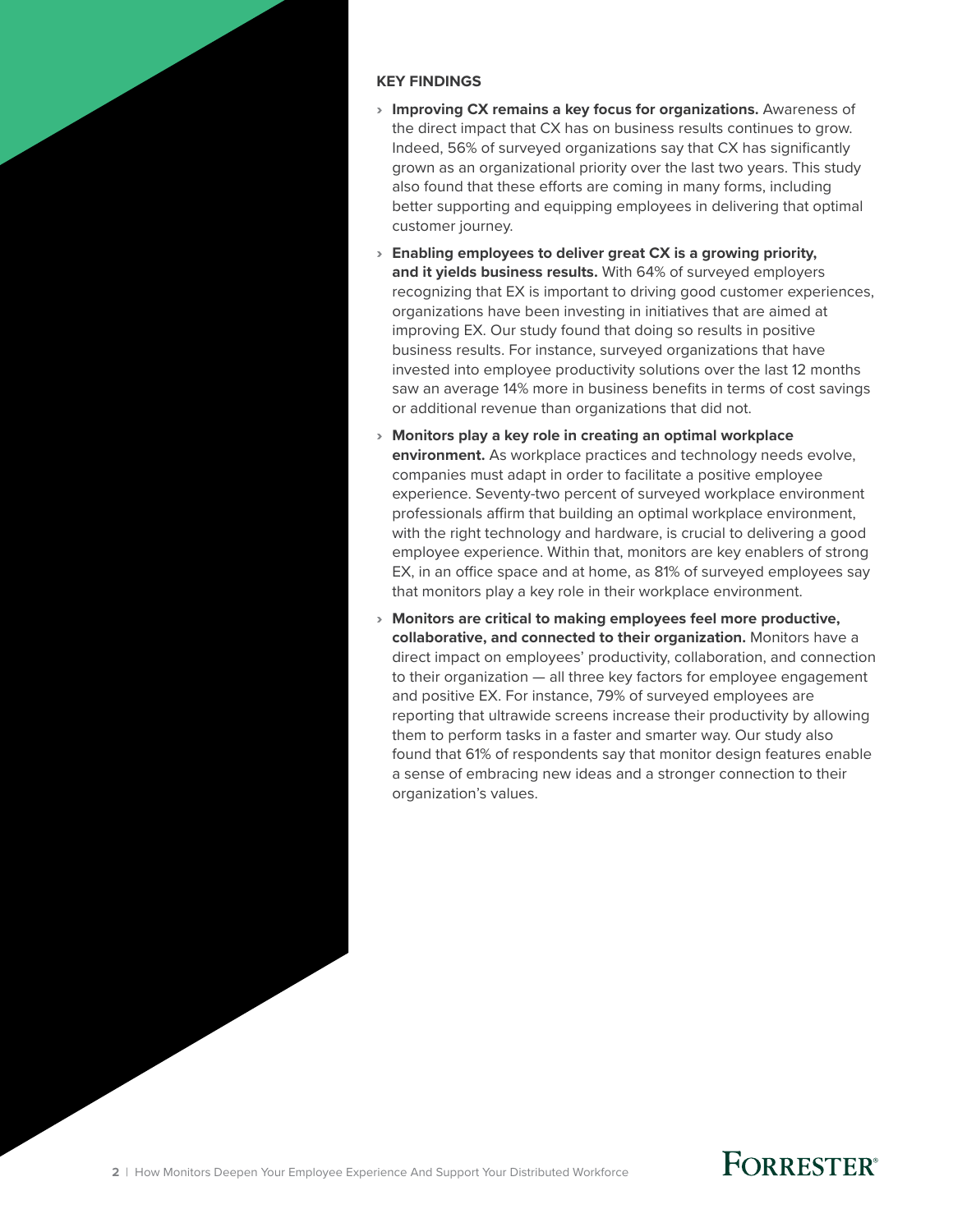## <span id="page-4-0"></span>Good EX Is Critical For Good CX And Long-Term Business Growth

Digital disruption lowers barriers to entry, hyperadoption reduces loyalty, and a rapidly changing workforce makes it harder to retain talent. Powerful forces are changing the dynamic of organizations and how they interact with customers every day. In 2020, organizations and their CX teams are being challenged like never before. Unprecedented levels of uncertainty, driven by disruptive forces globally, have further shifted customer and employee engagement models for organizations around the world, forcing them to reconsider their priorities and their operating models. This is shown by 56% of organizations saying that CX has significantly grown as an organizational priority over the last two years.

In this ever-changing market, chief experience officers (CXOs) must continue to work with the rest of their organization to accelerate their company's recovery. While acknowledging short-term revenue losses, they must continue to deliver experiences that delight customers and drive business growth. For that, they should build stronger brand affinity and design relevant messaging that eases and engages customers in these uncertain times.

### **EMPLOYEE EXPERIENCE AS THE KEY TO SUSTAINABLE BUSINESS GROWTH**

As disruption runs rampant and the scope for differentiation grows evermore slim, determining what to prioritize next is no easy task. Innovation, partnerships, and more all have the potential to support long-term business growth, but what organizations often forget, however, is that their employees have the potential to serve as their biggest competitive advantage. Indeed, some of the world's most successful companies tout their employees as the secret weapon behind their success. No doubt, sourcing talent is an important ingredient. As organizations engage in the war for talent and the talent (gig) economy grows in scale, another important question remains: Once an organization has the talent, how should they retain and realize that talent to their fullest potential?

Amidst disruption and increased remote working, this question remains prevalent, but the answer remains the same: invest in creating a positive EX to maintain business continuity, improve CX, and ultimately drive business performance. In defining the current state of EX, our study found that:

› **Elevating EX has become a top priority.** EX continues to grow as a business priority as more and more organizations are seeing the link between EX, CX, and business growth. In this year's survey, 55% of employers reported that EX had grown significantly as an organizational priority over the last two years (see Figure 1). Indeed, in 2018's commissioned study, only 47% of respondents cited improving EX as a business priority.<sup>3</sup> This year's study also found that 64% of surveyed employers recognized that EX was important to driving good CX; in comparison to only 58% of surveyed employers in 2019's study (see Figure 1).<sup>4</sup> This was more so the case in the US and the UK, where 74% of surveyed employers recognized the link between EX and good CX.



In the midst of certainty or uncertainty, drive growth through your employees.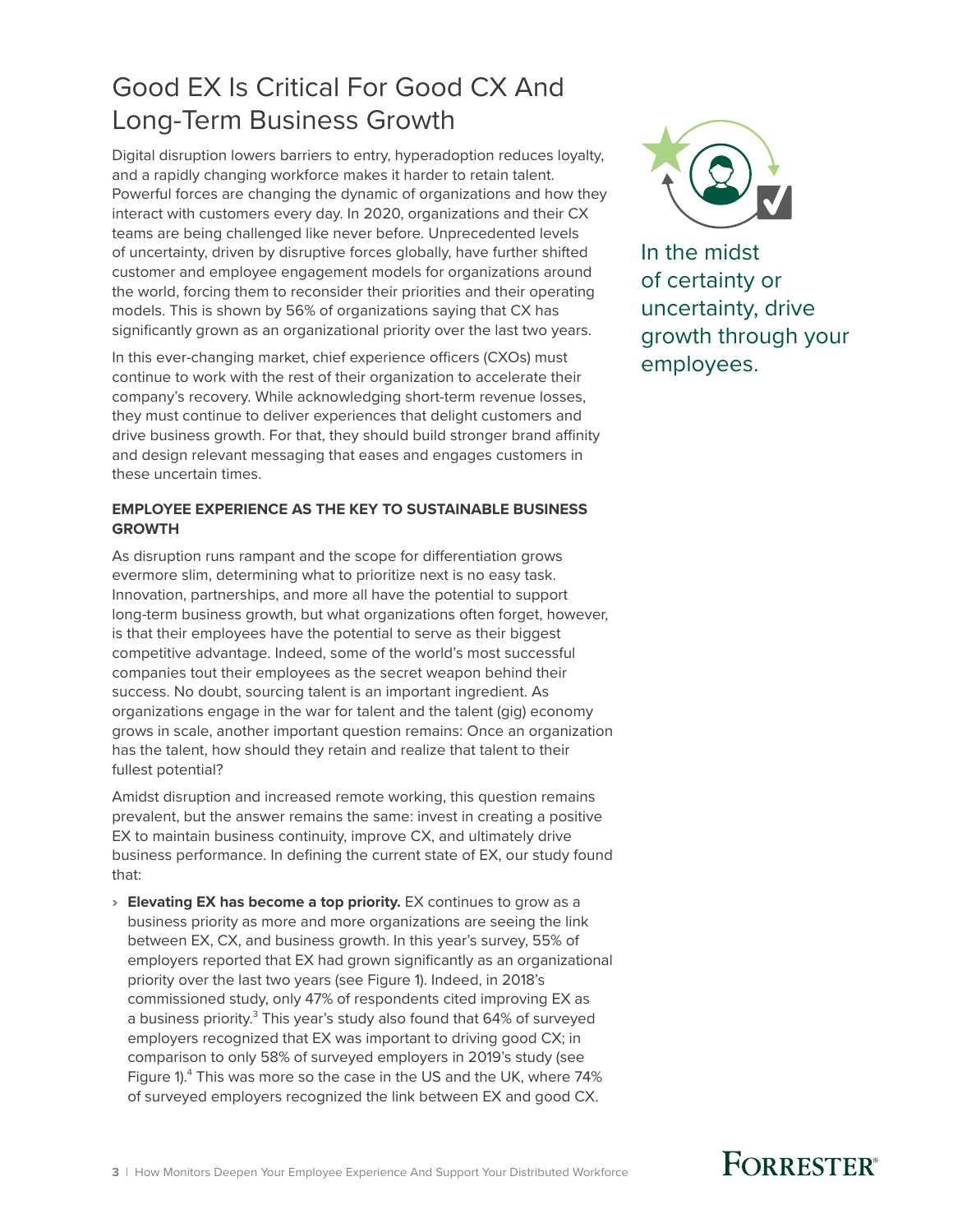#### **Figure 1**

**"How strongly do you agree with the following statements?"** 

(Showing selected results)



More and more organizations recognize the role of their employees and the benefits of good EX in driving good customer experiences and profitability.

Base: 430 business decision makers and influencers involved in monitor/end user device purchasing and/or workplace design

Source: A commissioned study conducted by Forrester Consulting on behalf of Dell Technologies, March 2020

- › **Improving EX continues to propel businesses forward.** Research has shown that engaged employees are more likely to exude greater discretionary effort — resulting in stronger, more consistent customer experience delivery, and higher business performance. The incentive is there, and on top of this, there are long-term benefits to improving EX. Indeed, a study conducted by MIT found that companies with a top-quartile employee experience achieve 25% higher profits than organizations with a bottom-quartile employee experience.<sup>5</sup> This year's study, commissioned by Forrester, found that a number of different initiatives in the workplace can drive these improvements. For instance, 67% of surveyed employers recorded improved customer experiences after replacing legacy technologies and hardware (e.g. computers and monitors) used by employees (see Figure 2).
- › **Adapting the workplace environment to the new social context of work is essential for great EX.** Seventy-two percent of this year's surveyed workplace environment professionals deemed the workplace environment crucial to delivering a good employee experience. And the benefits of this are apparent, with 61% of surveyed employers reporting higher employee well-being and reduced stress levels, and 55% registering higher employee engagement/satisfaction after investing in an office space refurbishment (e.g. new office layout, interior design, communal areas, etc.) (see Figure 2). With the significant increase in virtual/remote work, organizations are facing a new facet of the work environment: the home office. Organizations are adjusting to this new working norm in a number of different ways. For example, the state of Colorado has invested in 1,800 emergency laptops to support its newly remote workforce.<sup>6</sup> Moving forward however, it is expected that more companies will begin to embrace remote/virtual work, as it survives this proof of concept and workers continue to demand more increasingly flexible ways of working.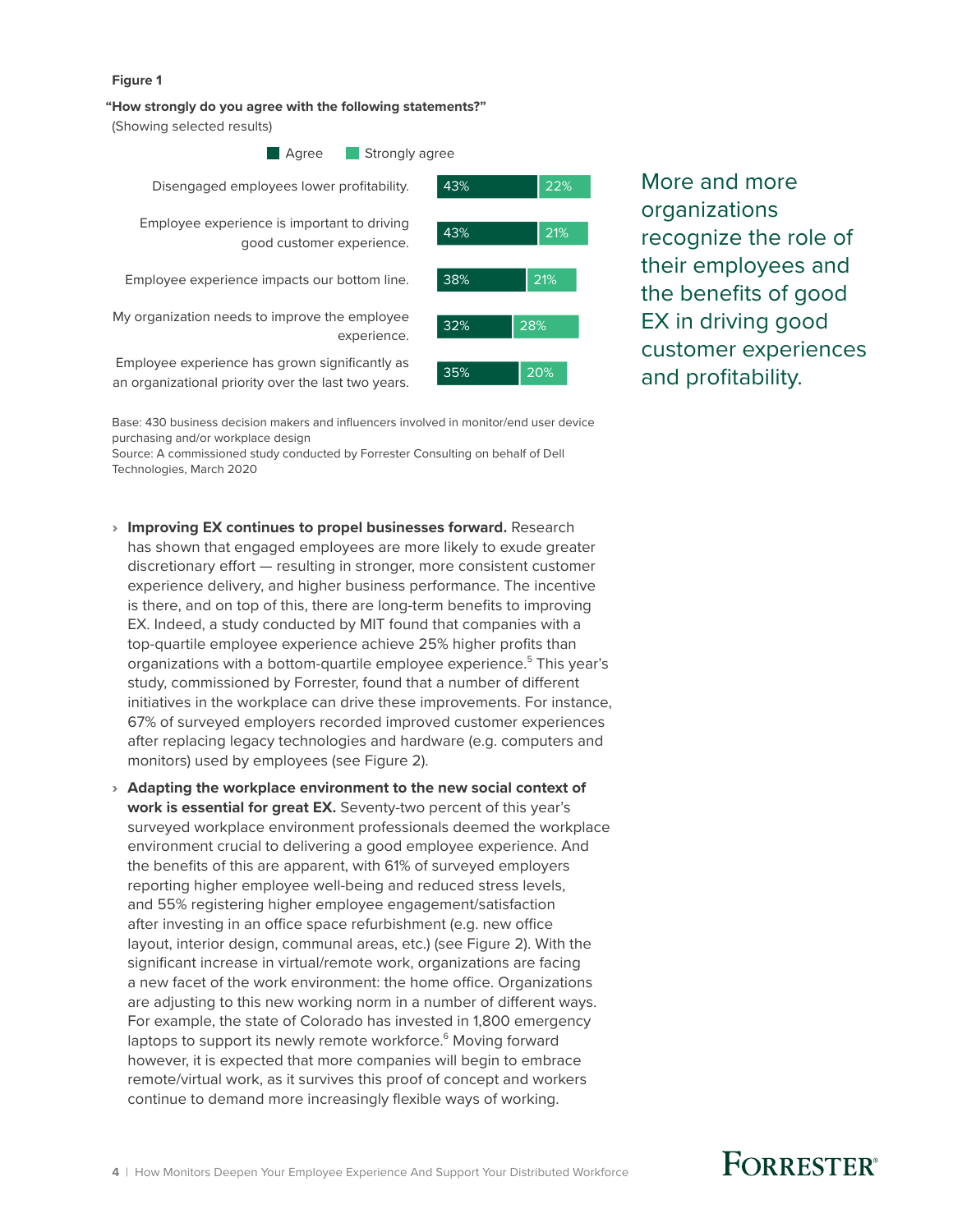#### **Figure 2**

#### **"Which benefits has your company seen from these workplace improvement initiatives?"**

(Showing a selection of initiatives and benefits)

| <b>WORKPLACE IMPROVEMENT INITIATIVES</b>                              | <b>TOP BENEFITS</b>                                                                        |
|-----------------------------------------------------------------------|--------------------------------------------------------------------------------------------|
| Replacement of legacy technologies and                                | 67% Improved customer experience                                                           |
| hardware                                                              | <b>53%</b> Higher employee engagement/satisfaction                                         |
| Investment in technology and hardware for                             | <b>53%</b> Higher employee productivity                                                    |
| employee productivity                                                 | <b>49%</b> Higher employee engagement/satisfaction                                         |
| Investment in technology and hardware for                             | <b>55%</b> Improved customer experience                                                    |
| employee collaboration                                                | 49% Increased revenue                                                                      |
| 鷼                                                                     | 61% Higher employee well-being and reduced stress level                                    |
| Refurbishment of the office space                                     | <b>55%</b> Higher employee engagement/satisfaction                                         |
| Adoption or expansion of spaces prone for<br>$A - B$<br>collaboration | 64% Reduced of contained costs<br><b>57%</b> Improved knowledge sharing and collaboration  |
| Increase in remote and mobile workers                                 | 63% Higher employee engagement/satisfaction<br>62% Stronger connection to company's values |

Base: 430 business decision makers and influencers involved in monitor/end user device purchasing and/or workplace design Source: A commissioned study conducted by Forrester Consulting on behalf of Dell Technologies, March 2020

### **HOW EMPOWERING, ENABLING, AND INSPIRING YOUR EMPLOYEES DRIVES A POSITIVE EX**

To see positive business results, companies must identify and remove the barriers and inhibitors to better EX. Forrester's Employee Experience Index shows that creating engaged and resourceful employees leads to an increase in discretionary effort from individual employees — helping organizations win, serve, and retain customers more effectively while improving business performance across a wide range of outcomes.

Out of the 75 factors Forrester includes in its EX Index analysis, 18 emerge as significant predictors of employee engagement. These are the organizational and technological factors that affect EX and contribute the most to employee engagement. These fall under three broad categories: empowerment, enablement, and inspiration.<sup>7</sup>

- › **Empowerment: knowing what's most important with the latitude and support to do it.** Empowerment is a key factor that predicts employee engagement, as it encapsulates the psychological conditions driving discretionary employee work effort, creativity, and job satisfaction. By providing an environment where employees can be productive and recognized, while enabling autonomy, leaders become the strongest drivers for employee empowerment.
- › **Enablement: having the technology and resources to get important work done.** Within the knowledge workforce, enablement is especially important in predicting employee engagement. Nothing detracts from an employee's experience more than small, regular roadblocks disrupting workflows and preventing work from getting done. Having both the right technology and access to the critical information required to complete tasks is vital to maintaining employee engagement.

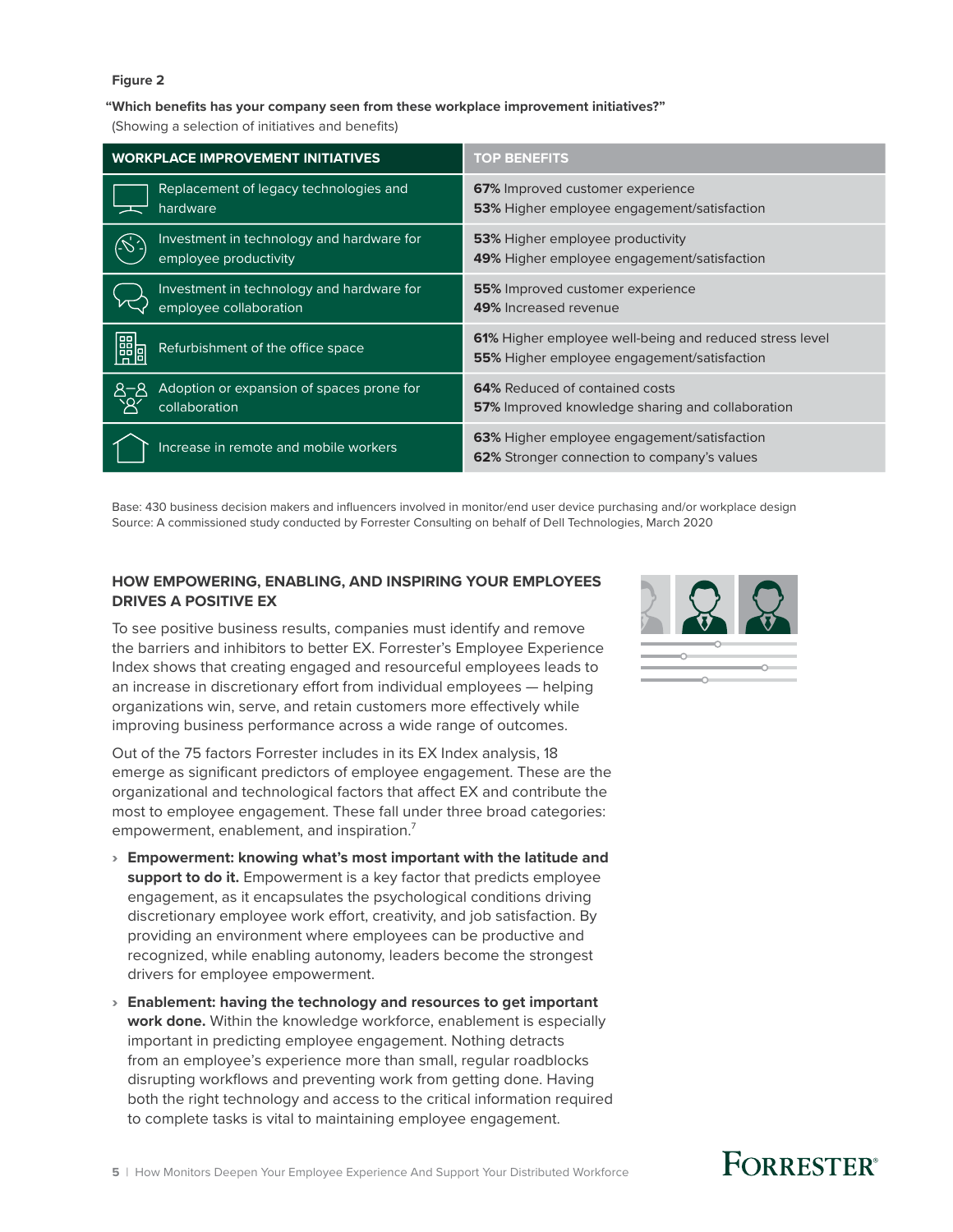<span id="page-7-0"></span>› **Inspiration: having a voice and believing in the core mission and values of the organization.** Engaged employees feel connected to their organization. A belief in the core mission and values of the company, i.e. perceiving the company as being forward-looking and innovative and that it operates ethically, are all strong predictors of employee engagement. Specifically, these elements have been linked with a psychological willingness from employees to make greater personal investments toward organizational goals.

## The Importance Of Productivity, Collaboration, And Connection To The Organization In This New Work Environment

In today's work environment, employee expectations continue to shift. It is expected that some of the virtual experiments through 2020 will soon become the norm as virtual offices and jobs become increasingly common. Indeed, remote working is already becoming more of the norm with 94% of surveyed organizations planning to increase long-distance virtual meetings as opposed to in-person meetings in the next 12 to 24 months. A case in point is an Australian Telco company, which announced that their call center representatives would continue to work from home permanently.<sup>8</sup> Today, employees expect greater work flexibility and require organizations to support a variety of working styles with the right supporting technologies.<sup>9</sup>

As employees settle into their home offices, some companies have been pushing the needle to ensure their workforce remains as productive as possible, aiming to replicate their office setup. For example, an American investment firm recently asked its 45,000 employees to work remotely, but it gave its employees the choice to have another monitor delivered to their home address should they need it.<sup>10</sup> Another example is an American health insurer that has developed five separate work style programs to accommodate various physical dependencies, one of which is fully remote.<sup>11</sup>

### **HOW PRODUCTIVITY, COLLABORATION, AND CONNECTION TO THE ORGANIZATION CONTRIBUTE TO EX AND BUSINESS RESULTS**

In light of this, understanding what drives strong EX, and how this relates to the workplace environment, is crucial to an organization's ability to adjust to this new social context of work. When considering the workplace environment, it is critical for organizations to account for the rise of remote working and extend their thinking to include the home office. It is also important to deepen their understanding of what constitutes that environment, from the technology made available to employees, to the policies and guidelines in place that support remote work. Indeed, this is supported by 72% of surveyed workplace environment professionals who have affirmed that building an optimal workplace environment, with the right technology and hardware, is crucial to delivering a good employee experience.



As a physical manifestation of the broader organization, the workplace environment serves both as a reflection and foundation for the employee experience of an organization.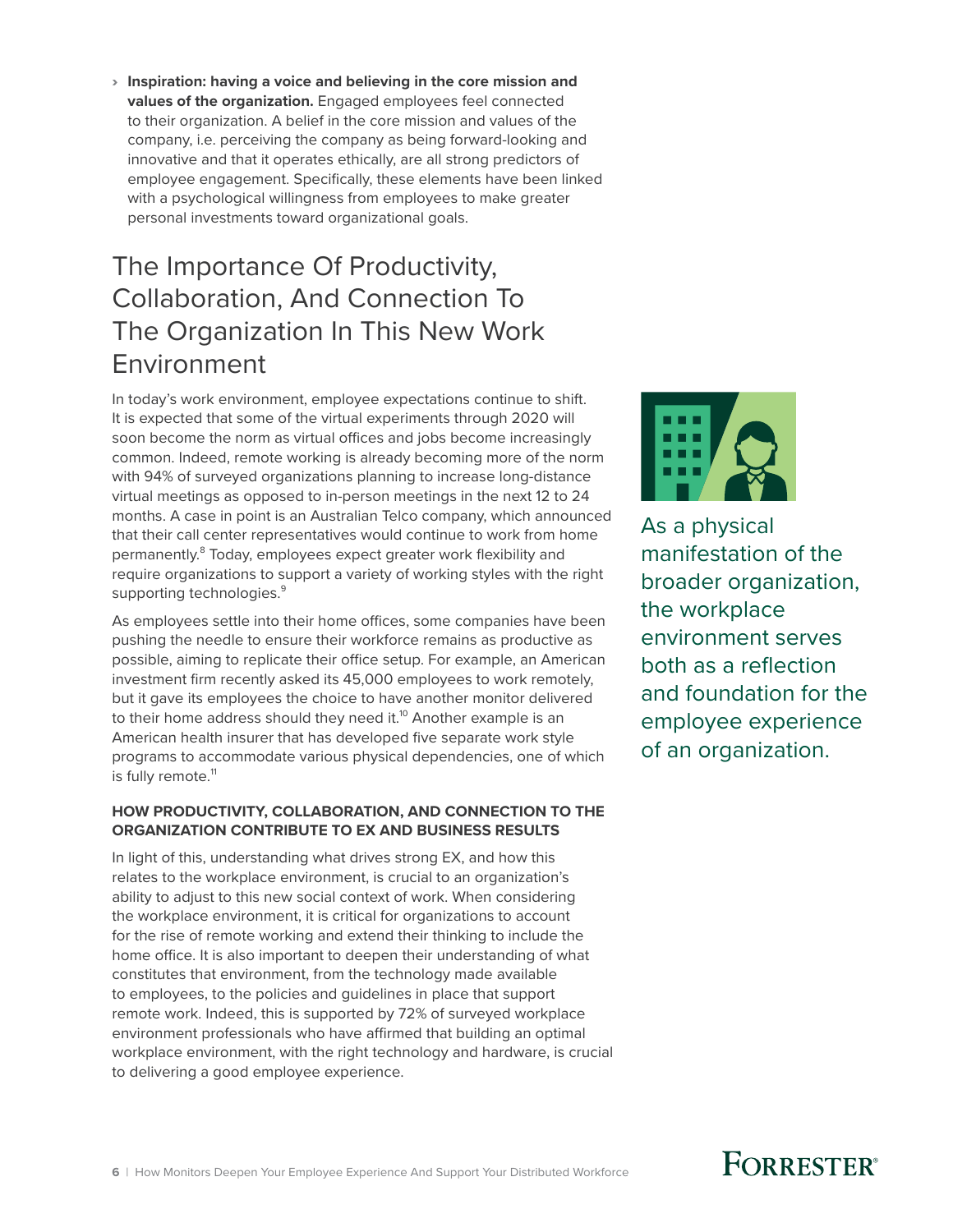Last year's commissioned study explored the attitude of users toward their monitors. It revealed that specific monitor features impact employees' perception of productivity, sense of care, and well-being.<sup>12</sup> This year's study broadens that conversation to include the employee experience as a whole, including the concept of the virtual workforce. By doing so, we found that organizations that have put effort into improving their workplace environment have also boosted their employee experience. This has led us to keep our focus on employees' productivity, which is a key contributor to great EX, and expand our research to include the notions of collaboration and connection to the organization. More specifically, we found that to successfully empower, enable, and inspire employees, organizations must focus on empowering employees to be productive, enabling them to be collaborative, and inspiring them by connecting them with organizational values:

- › **Empowering employees to be productive with technology, wherever they work from.** Whether it is in the office or from home, technology solutions and hardware form a crucial part of the workplace environment and are critical to facilitating employee productivity. Indeed, 71% of surveyed workplace environment professionals say that technology made available to employees is key to good EX and CX. This translates into business results as organizations that had invested in employee productivity solutions over the last 12 months saw an average 14% more in benefits in terms of cost savings or additional revenue than organizations that did not (see Figure 3). In addition, out of 11 workplace improvement initiatives, we found that investing in employee productivity solutions, such as widescreen/dual monitors, mobile devices, and more, was most strongly linked with improving employee productivity. Fiftythree percent of surveyed employers reported a direct link between that investment and higher employee productivity (see Figure 2).
- › **Enabling employees to collaborate, access, and share information easily.** The recent crisis has amplified the importance of technology in helping employees remain collaborative wherever they are working from. From an office environment perspective, our study found that the adoption or expansion of spaces, which are likely for collaboration and hot desking, were most strongly linked with driving cost reductions and improving employee knowledge sharing. Indeed, 64% of employers who had adopted or expanded collaboration spaces in the last 12 months (e.g. video conference meeting rooms, innovation labs, training rooms, etc.) have reduced or contained their annual costs (mainly from lower real-estate costs), while 57% have also observed enhanced employee collaboration. Regardless of other initiatives they may have undertaken, organizations that have invested into collaboration spaces are also seeing superior cost savings or additional revenue than organizations that did not, by 35% on average (see Figure 3). Following these two workplace improvement initiatives, employers also reported higher levels of employee engagement in comparison to those that did not invest in these initiatives.

"Organizations have the ability to make a big return on investment if they look at their workplace design as a business decision. Doing it right can transform their office from a place where people work to a powerful business tool supporting corporate goals."

 *Karen Giunta, consultant, workplace interior design company*



"A good workplace environment will enable and empower the employee by instilling within the employee a sense of control."

 *Maria Lund Jensen, workplace services manager, medical technology company*

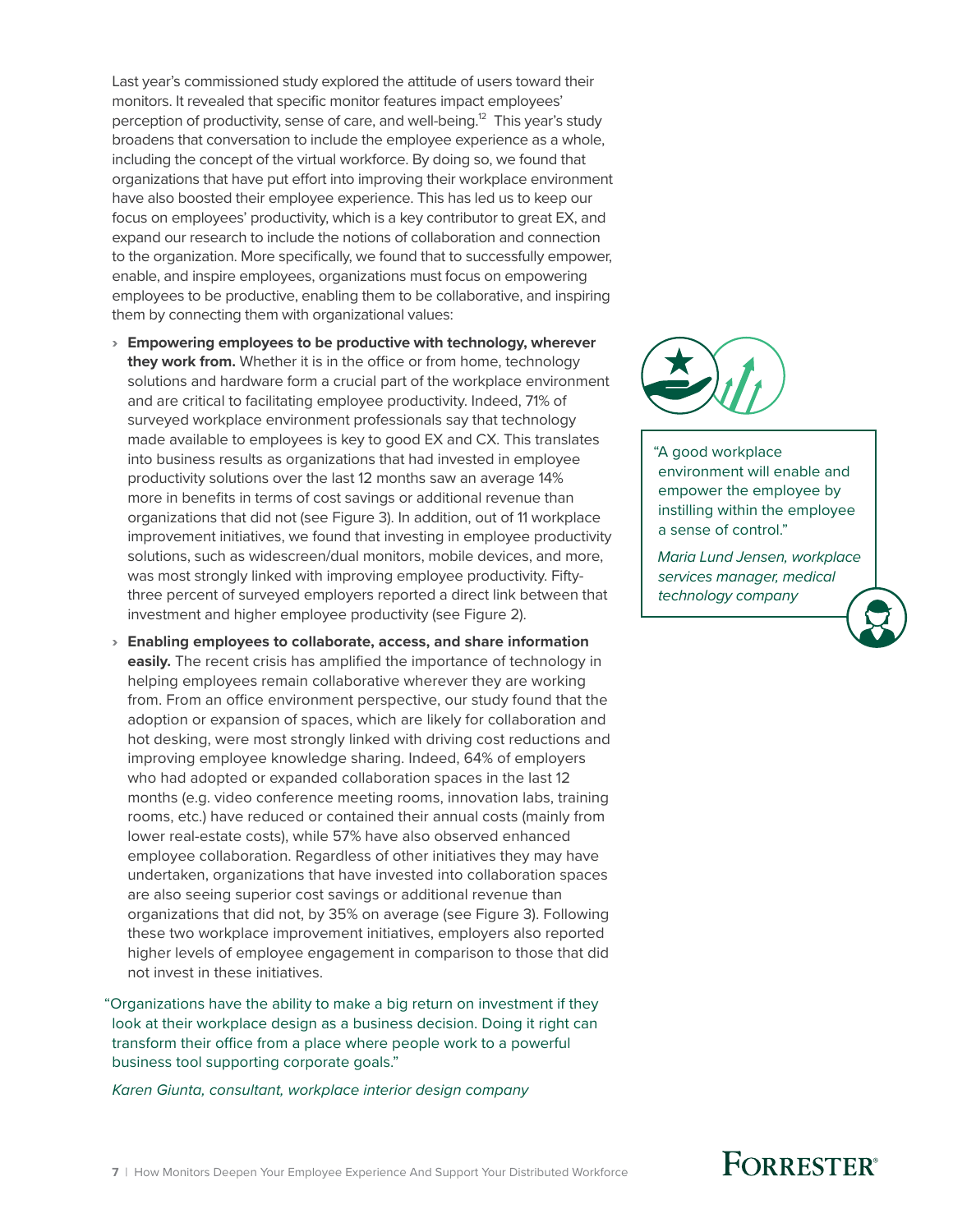› **Inspiring employees by building a work environment that facilitates a stronger connection to organizational values.** To deliver a good employee experience, it is critical for organizations to look at their workplace environment as an extension of their corporate brand. Fiftyfive percent of surveyed employees say that what affects the quality of their EX is how well their companies' values are reflected in both the workplace and in the technology that is made available to them. Indeed, 62% of surveyed workplace environment professionals agree that workplace design choices improve an employee's perception of their employer. Beyond design, surveyed workplace environment professionals also indicated that how well an employee is able to maintain the privacy of their work will increase their trust in their organization and help them feel more confident at work (66%). Additionally, organizations which are committing to sustainable/environmentally friendly work policies/practices also experienced stronger brand connection from their employees (60%). Indeed, organizations are acting on this as 66% of surveyed employers plan to increase their investment into workplace environment improvements over the next 12 months. This is accentuated even further in the US (with 80% of employers). With the work environment extending to the home office, our study also found that increasing remote and mobile worker programs particularly strengthened an employee's connection to their organization. Indeed, when done well, with a formalized remote work program and the right supporting technology, implementing or increasing remote working is extremely powerful in strengthening an employee's connection to their organization. Sixty-two percent of surveyed employers reported a direct correlation, the highest of all the initiatives tested (see Figure 2). Increased remote work also brought higher employee engagement to 63% of surveyed employers and improved talent attraction to 57% of respondents (see Figure 2). This has generated benefits in terms of cost savings or additional revenue for these organizations. When implementing remote work into their overall workplace improvement initiatives, surveyed organizations reported benefits 50% higher, on average, in terms of cost savings or additional revenue than companies that did not (see Figure 3).

#### **Figure 3**

#### Three Key Workplace Improvement Initiatives Are Yielding More Benefits

|                                                                        | Additional benefits observed by organizations that<br>have invested into the initiative in terms of cost<br>savings or additional revenue vs those that haven't |
|------------------------------------------------------------------------|-----------------------------------------------------------------------------------------------------------------------------------------------------------------|
| (5)<br>Investment in technology and hardware for employee productivity | $+14%$                                                                                                                                                          |
| ್ಸಿನ್ಸ<br>Adoption or expansion of spaces prone for collaboration      | $+35%$                                                                                                                                                          |
| Increase in remote and mobile workers                                  | $+50%$                                                                                                                                                          |

Base: 430 business decision makers and influencers involved in monitor/end user device purchasing and/or workplace design Source: A commissioned study conducted by Forrester Consulting on behalf of Dell Technologies, March 2020

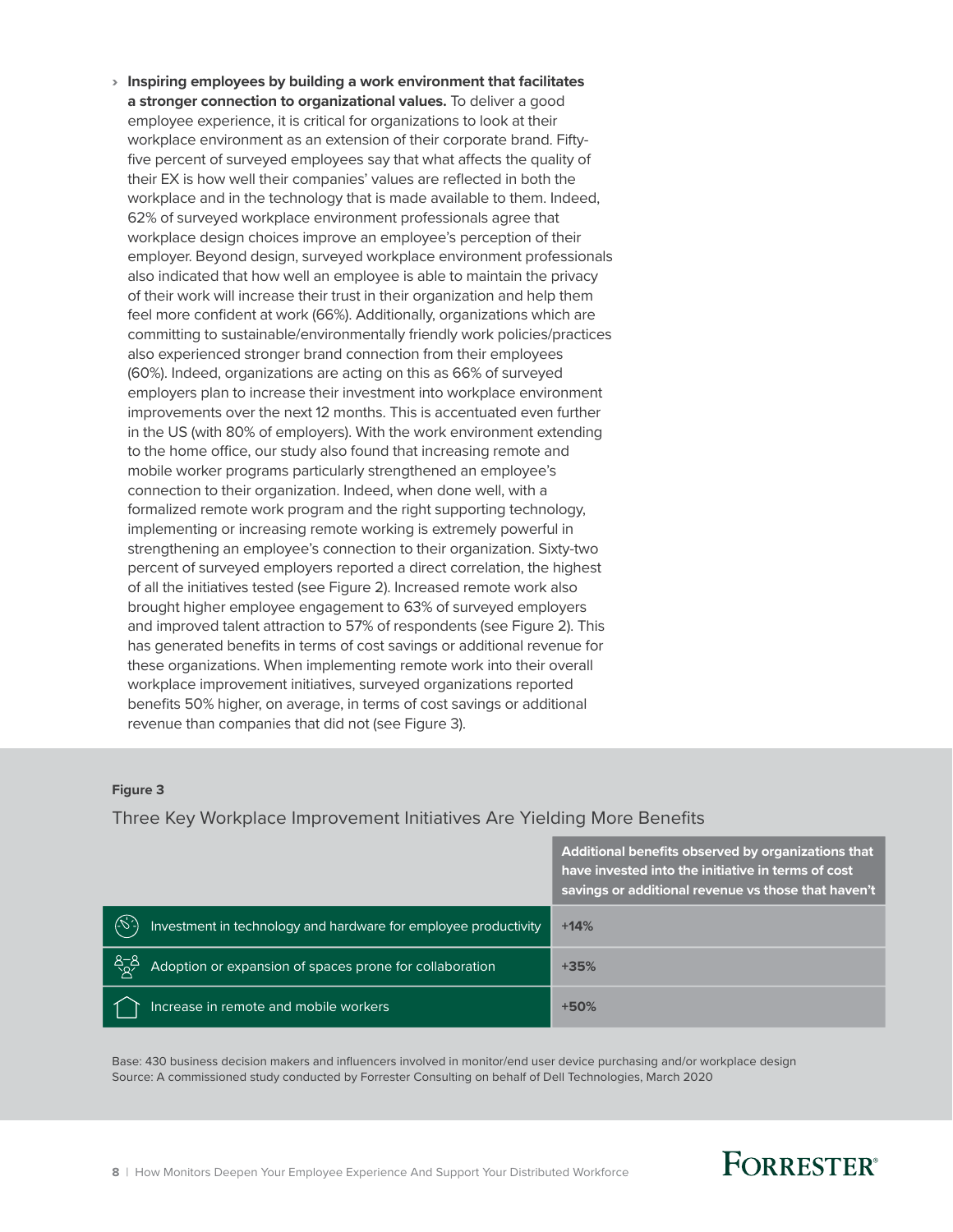## <span id="page-10-0"></span>The Role Of Monitors In Improving Employee Productivity, Collaboration, And Connection To The Organization

Our study shows that firms are struggling to adapt to the fast-changing nature of work, pushing them to rethink current technology priorities to ensure business resilience. Indeed, the fast-changing pace (50%) and lack of budget (53%) are reported as the two top challenges faced by employers when creating a better workplace environment.

Within this, Forrester's EX Index confirms the importance of technology made available to employees as a key enabler of employee engagement: "Technology usage and satisfaction both play a significant role in employee engagement. For information workers, technology is the main resource enabling them to be productive. When this technology works, it is good, but when it fails or even slows down it can lead to disengagement, and ultimately hinder engagement. Specifically, employees who scored in the top 20% of engagement in our survey are mostly satisfied with their technology environment, while those in the lowest 50% were most dissatisfied with their technology."<sup>13</sup>

### **SPECIFIC MONITOR FEATURES IMPACT EMPLOYEE PRODUCTIVITY, COLLABORATION, AND CONNECTION TO THE ORGANIZATION**

Within technology solutions and hardware, monitors are a key enabler in a knowledge worker's day-to-day work, playing a significant role in creating an optimum work environment: 81% of surveyed employees say that monitors play a key role in their workplace environment (see Figure 4).

But there is room for improvement, as almost half of surveyed organizations (45%) continue to adopt a one-size-fits-all approach when purchasing monitors, with only 28% of surveyed employees completely satisfied with their current monitor setup. More specifically, last year's commissioned study found that specific monitor features (including ergonomics, the front-of-screen experience, and connectivity) all had an impact on an employee's experience. Specifically, last year's study found that poor ergonomics were not only detrimental to an employee's health but it also negatively impacted the perception they had of their company. It also identified that both the front-of-screen experience and connectivity of monitors impacted an employee's productivity.

To further understand the role monitors play in the employee experience, we've expanded this year's analysis to uncover the link between monitor features and employees' ability to feel productive, collaborative, and more connected to their organization. Based on these new elements, we focused our analysis on six key monitor features: ultrawide screens, color coverage, meeting room screens, design, sustainability, and privacy. The results of this analysis are explored in the following sections.



"Technology made available to employees in the workplace environment is really important. A lot of them work in global teams, they need to be able to collaborate and feel connected on projects."

 *Human factors engineer, biotech and medical company*

"A lot of an employee's perception of their workspace is determined by their visual senses. Considering employees spend a lot of time on their monitors; it is definitely one of the most critical pieces of equipment available in the workplace."

 *Michael Collins, ergonomics consultant, standards body*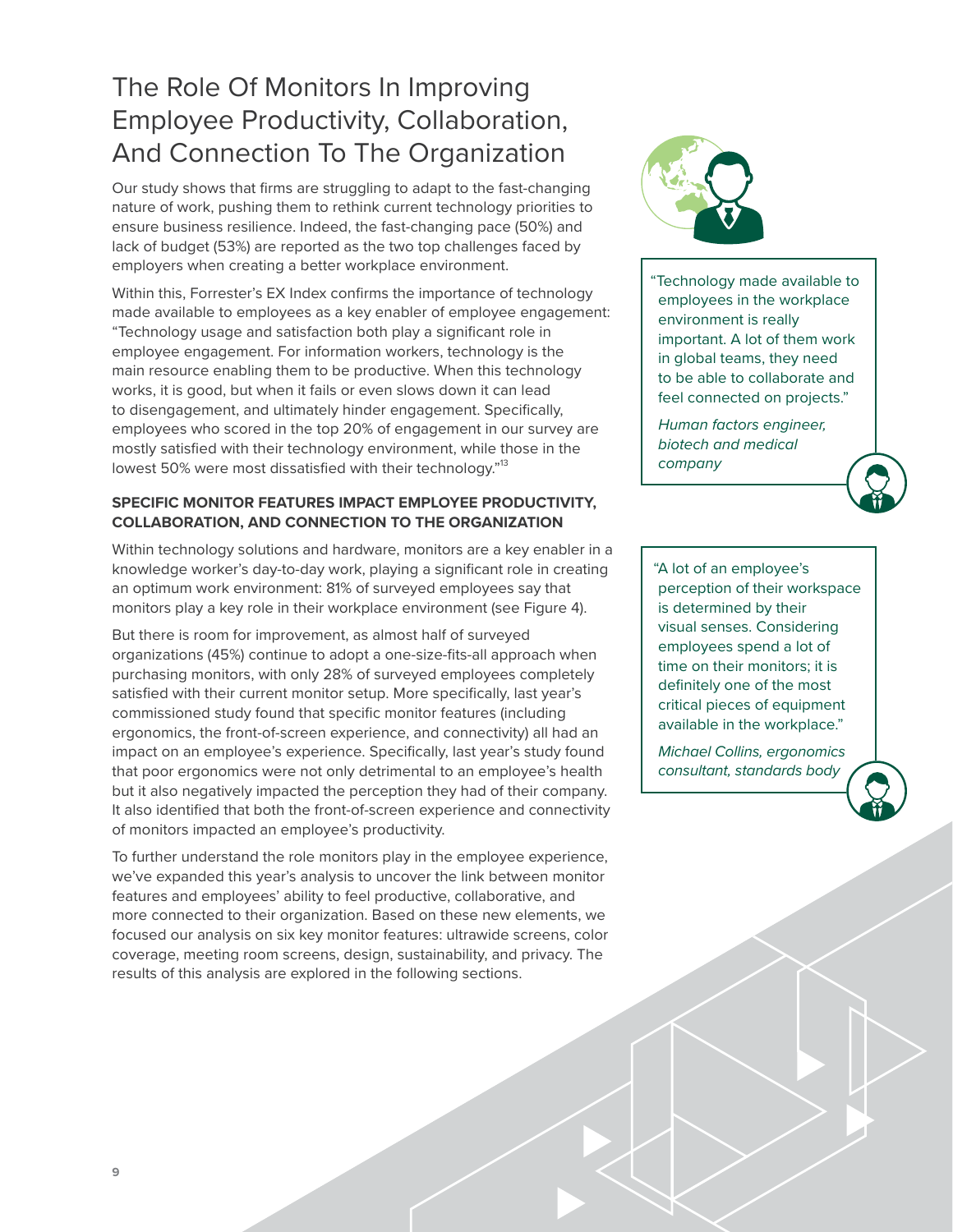#### <span id="page-11-0"></span>**Figure 4**

#### **"Please indicate how much you agree with the following statements."**

(Per respondents that selected "Agree" or "Strongly agree")

|                                                               | <b>US</b> | <b>UK</b> | <b>Scandinavia</b> | <b>France</b> | <b>China</b> | Japan | <b>ANZ</b> | <b>Germany</b> |
|---------------------------------------------------------------|-----------|-----------|--------------------|---------------|--------------|-------|------------|----------------|
| Monitors play<br>a key role in<br>my workplace<br>environment | 75%       | 77%       | 82%                | 86%           | 87%          | 82%   | 66%        | 89%            |

### Monitors play a key role in workplace environments across the world particularly within Germany, China, and France.

Base: 800 knowledge workers using a computer and/or laptop and monitor to perform their work on a daily basis Source: A commissioned study conducted by Forrester Consulting on behalf of Dell Technologies, March 2020

## Boost Productivity With Ultrawide Screens And Wider Color Coverage

Last year's study showed that monitor size and resolution, color accuracy, and blue-light emission levels were all important features to consider in improving workforce productivity. This year's study highlights the role played by ultrawide screens and wider color coverage monitors in improving employee productivity in their day-to-day tasks, which ultimately influences their employee experience. Our analysis showed that:

- › **Ultrawide screens increase employee productivity.** Surveyed employees indicated that ultrawide monitors would improve their productivity by allowing them to perform tasks in a smarter and faster way (79%). This is confirmed by 76% of surveyed workplace environment professionals who indicated that ultrawide screens positively influenced productivity. Indeed, 66% of surveyed employees expressed a need to reduce the amount of switching they had to do between applications/windows at work. Another 75% expected ultrawide monitors would help them multitask better, allowing them to shift their focus to other value-add activities. Organizations are answering that need, with screen size being a top consideration in monitor purchase decisions for 64% of respondents, and 74% of them saying that an ultrawide screen is an important feature for an employee's day-to-day work.
- › **Similarly, wider color coverage helps employees perform tasks more effectively.** Seventy-five percent of surveyed employees reported requiring precise color reproduction to conduct their day-to-day work. It also allowed them to be more efficient and work faster, with 71% of surveyed employees citing that wider color coverage improves productivity, and 65% reporting that having life-like color, enabled by wider color coverage monitors, helps in the design and consumption of creative content (e.g. website, advertising, etc.).



#### **Figure 5**

**"How important are the following monitor features to help you be productive?"** 

- **Highly important**
- **Critically important**



Base: 800 knowledge workers using a computer and/or laptop and monitor to perform their work on a daily basis Source: A commissioned study conducted by Forrester Consulting on behalf of Dell Technologies, March 2020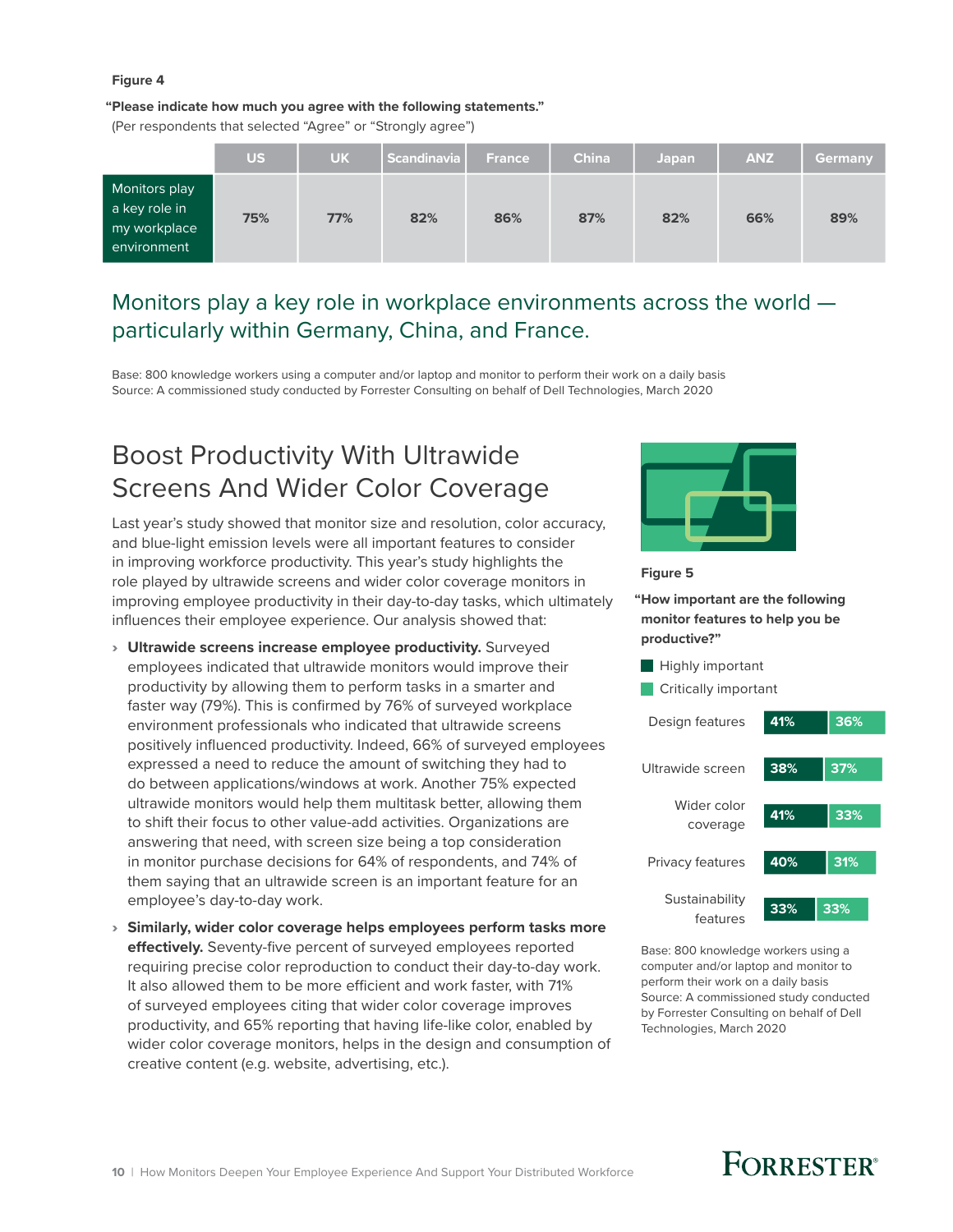<span id="page-12-0"></span>› **Insufficient screen size and poor color coverage negatively impacts employee productivity.** Only 23% of employees are completely satisfied with their monitor's screen size. When inadequate, it prevents them from multitasking efficiently, which negatively affects their dayto-day work. Employees' productivity also suffers from insufficient monitor color coverage with only 20% of knowledge workers being completely satisfied with that feature. For instance, 80% of employees say that wider color coverage will help them better prepare and read presentations, design products and components (69%), and design marketing collateral (69%). This represents an untapped opportunity for organizations to improve employee productivity, by providing their workforce with the right technology they need to perform at an optimum level.

"Wider screens would be more ergonomic and efficient for workers. A curved screen is important because it keeps the user's vision focused on the screen and helps reduce distractions around and about the office space. This is especially relevant in today's more open space working environments."

 *Livia Czaholi, workplace services manager, professional services firm*

## Enable Faster And Smarter Collaboration With Enhanced Meeting Room Solutions

The expansion of remote working has emphasized the importance of collaboration in maintaining business continuity for many organizations. But while some employees will continue to work remotely, others will return to their office space, or they will adopt hybrid working styles. Indeed, for many, collaborating with team members and partners from other locations and geographies will be the new norm. This section explores the role of collaborative spaces and meeting room screens in enabling employee collaboration and ultimately improving the employee experience:

› **Meeting room screens are key to easily collaborating, accessing, and sharing information.** Designing meeting rooms that are optimal for collaboration is a challenge for nearly half of employers (45%), with the majority of meeting rooms today equipped with a screen (62%) — albeit only half of those meetings rooms, as stated by interviewees, having interactive features. It is then not surprising to see that 88% of surveyed employees are not completely satisfied with their current meeting room setup. And in confirmation of that finding, 61% of surveyed workplace environment professionals say that traditional meeting room projectors or screens are falling short of enabling employees to collaborate, access, and share information easily. But we can expect to see progress, as 33% of surveyed organizations are looking at upgrading their current meeting room displays to large interactive touch displays with complementary peripherals in the next 12 to 24 months.



 "Having a meeting room screen with advanced features (e.g. touch screen), allows for better collaboration and visualization, which are both key components when running meetings. It is a need in a global virtual workforce, where remote work and virtual teams are normalized."

 *Divya Narayan, ergonomics consultant, medical network*

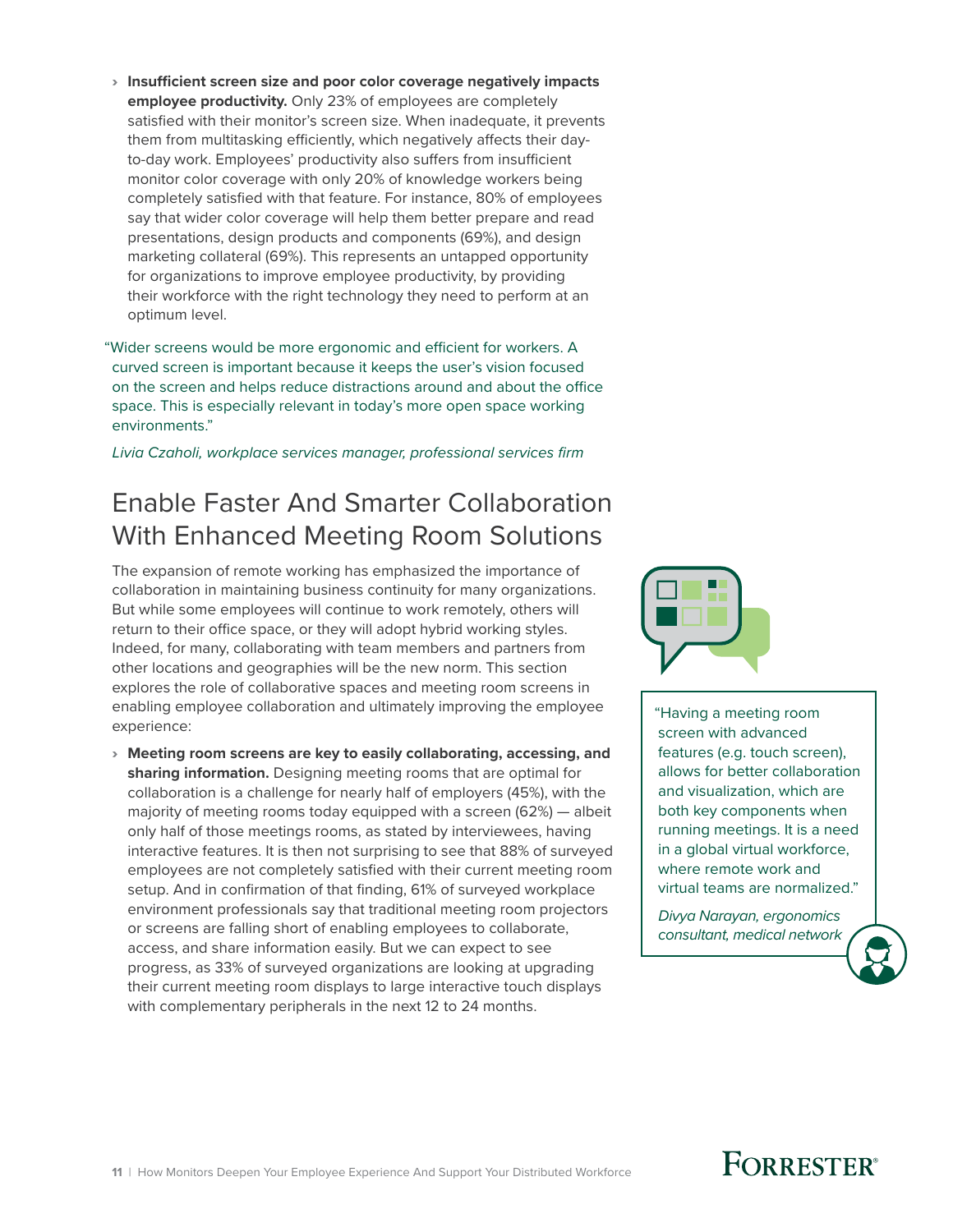› **A wide variety of meeting room screen features improve employee collaboration.** Surveyed employees are selecting audio-visual functionality (e.g. camera, mic, speaker, etc.), as their most valued feature to effectively collaborate in meeting rooms (74%) (see Figure 6). This is also a top consideration for 71% of employers in their purchasing decisions. Similarly, organizations should consider touch-screen functionalities to help employees more actively interact and collaborate with a shared screen during a meeting. As 60% of surveyed workplace environment professionals cited touch-screen capabilities improving employee collaboration when using meeting room screens. Meeting room screens should also leverage wireless connectivity features to avoid time lost in looking for missing connectors/cables — this was the number one challenge cited by 50% of surveyed employees when using meeting room screens. At the forefront of future expenditure, workplace environment professionals recommend that organizations further invest in accessibility features for meeting rooms (66%).

#### › **Suboptimal meeting rooms hinder employee collaboration.**

Employees are frustrated with their poor experiences, and they do not feel fully engaged as meeting participants. Indeed, 71% of them say that suboptimal meeting room screens hinder their ability to collaborate with colleagues and partners. Similarly, half of them report difficulties with actively interacting and collaborating when screen-sharing during a meeting. Poor collaborative capabilities result in frustration and lost time. "Whiteboard and touch-screen functionality on meeting room screens are great. It enables users to go 'off-piste,' to be more creative, collaborate better, and ultimately be more productive."

 *Mark Edwards, human factors consultant, engineering and management consultancy*

#### **Figure 6**

**"How important are the following meeting room monitor features to help you collaborate with colleagues, partners, and clients?"**

(Displaying top five answers)



Above all else, meeting room screen multimedia functionality is crucial to enabling collaboration.

Base: 800 knowledge workers using a computer and/or laptop and monitor to perform their work on a daily basis

Source: A commissioned study conducted by Forrester Consulting on behalf of Dell Technologies, March 2020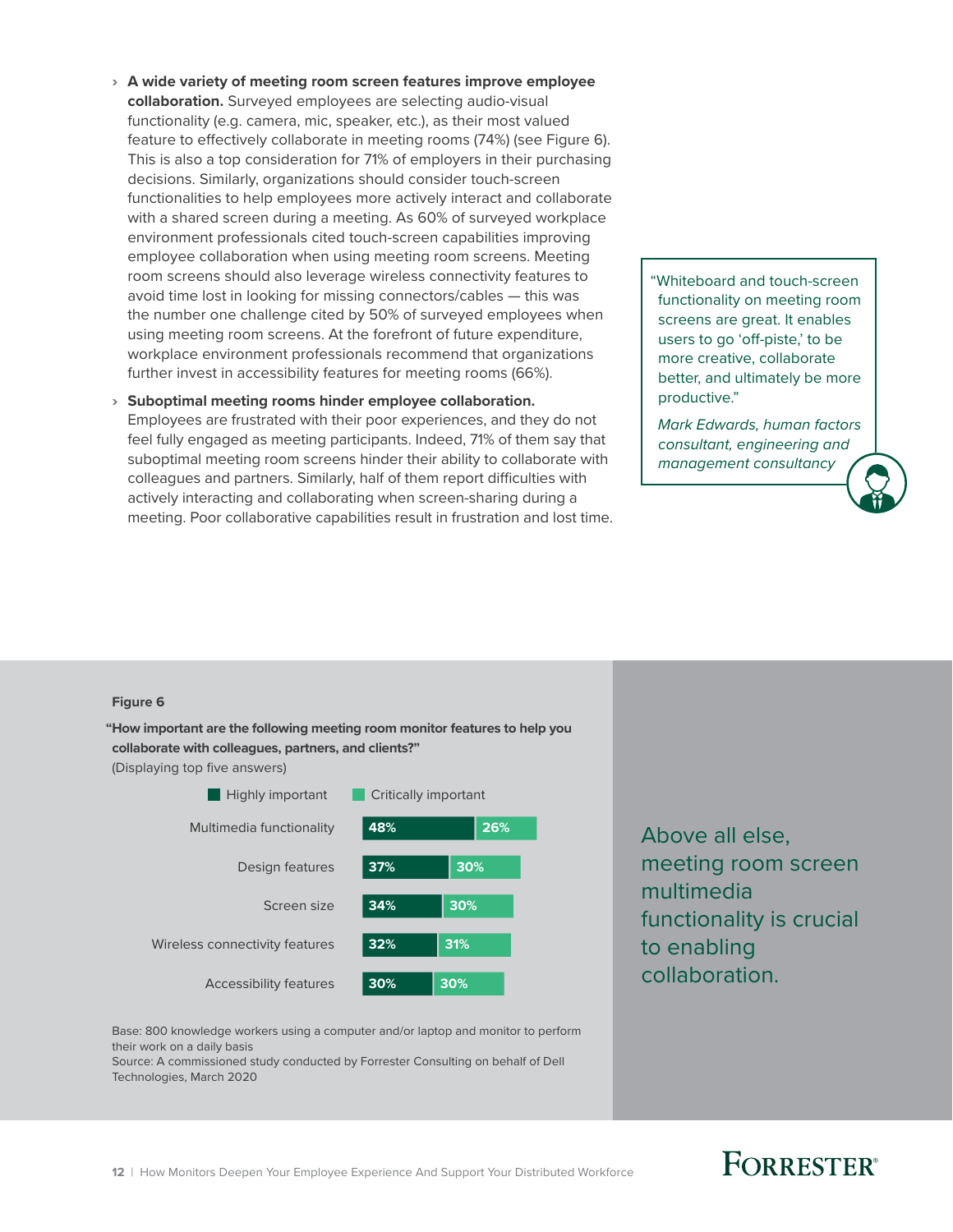## <span id="page-14-0"></span>Leverage Design, Privacy, And Sustainability Features For A Stronger Connection With Your Employees

Out of the 11 workplace improvement initiatives tested, our study found that supporting remote working had the highest impact on an employee's connection to their organization. Additional factors include supporting an employee's effort to protect the environment, respecting individual privacy, and helping enable a sense of embracing new ideas also helped in building trust and strengthening that connection:

› **High consideration for design features by employers enhances the overall workplace and strengthens employees' connection to the organization.** A monitor's design most strongly influences an employee's connection to their organization's brand and values (with a correlation of 70%). And organizations are prioritizing this. When purchasing monitors, the design of the monitor is the key feature being considered by employers (73%); it is more important than any other feature including screen size (64%). More specifically, employers are considering monitors that provide easy access to ports (71%), a narrow bezel (67%), and a thin and lightweight design (63%). This will resonate with employees who consider a professional/modern aesthetic as a strong/critical preference in relation to their workplace monitors (59%). Sixty-one percent of them also say that monitor design features enhance their workplace overall, enabling a sense of embracing new ideas and a stronger connection to their organization's values (see Figure 7).



"A monitor's bezel affects an employee's impression of how big their monitor is. Thin bezeled monitors feel like an upgrade, but [they] also enable additional maneuverability/ flexibility because they take up less desk real estate."

 *Michael Collins, ergonomics consultant, standards body*



"When purchasing monitors, organizations should strive to find the eco-friendliest asset within their budget."

 *Divya Narayan, ergonomics consultant, medical network*

#### **Figure 7**

**"How are the below monitor features influencing your connection to your organization's values?"**



Privacy features, in particular, should not be overlooked in how they influence the connectedness an employee feels to their organization's values.

Base: 800 knowledge workers using a computer and/or laptop and monitor to perform their work on a daily basis

of embracing new ideas

Source: A commissioned study conducted by Forrester Consulting on behalf of Dell Technologies, March 2020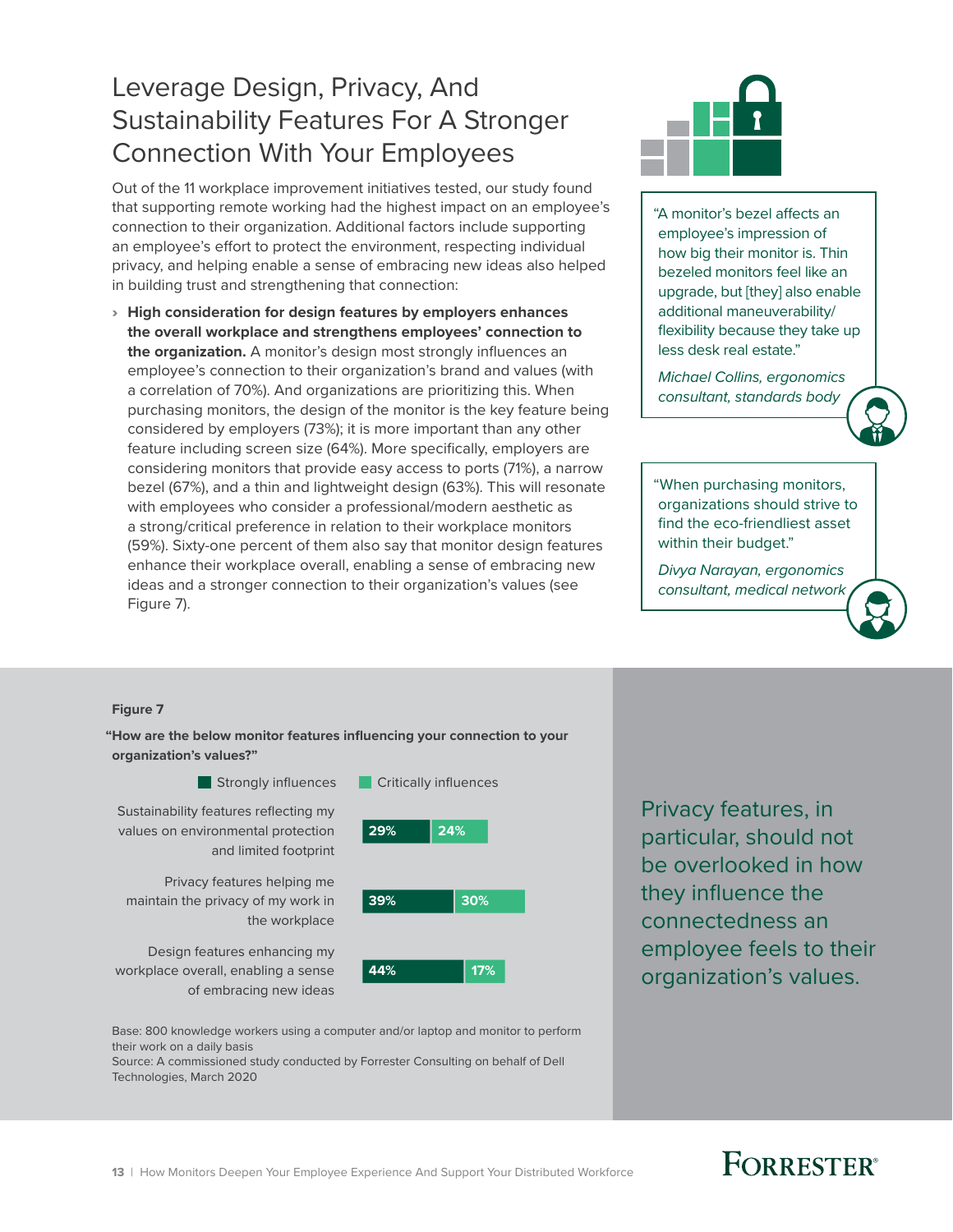- › **The sustainability features of monitors are a reflection of company values.** An organization's societal impact has direct consequences on their ability to attract talent; millennials, in particular, are making employment decisions based on corporate values, with "purpose over paycheck."<sup>14</sup> Our study shows that this perception includes the technology made available to employees to perform their day-to-day work: Sustainability features (e.g. power consumption, eco-friendly material, environmental certification, etc.) have a strong correlation with an employee's connection to their organization's brand and values (67%). But only 56% of employers are aware that monitor sustainability features reflect the company's values, and only 58% consider limiting the environmental impact as an important requirement when designing a workplace environment. One potential explanation is that most IT teams (46%) do not play a large role in corporate social responsibility (CSR) and sustainability corporate programs. This is creating a disconnect between how employees feel about sustainability and what their organizations do and show them. Indeed, 46% of surveyed employees do not feel connected to the core mission and values of their organization, rather, they actively think about ways to be more sustainable/environmentally friendly at work (65%). Workplace environment professionals are also observing the growing importance of sustainability practices within the workplace environment, with 64% of them saying that monitor sustainability features are increasingly important. Organizations must look at the sustainability components of their hardware purchases, including monitors. Doing so will lead to a stronger connection between employees and organizational values, as 58% of employees feel prouder to work when they know their firm uses more environmentally sustainable products. Specifically, organizations should pay close attention to, and communicate on, their carbon footprint when purchasing monitors, as this is the top sustainability feature (65%) considered by their employees.
- › **Neglecting monitor privacy features damages employees' connection to the organization.** Employers are failing to address the privacy needs of employees working remotely or in an open space: Half of surveyed employees know someone who has been a victim of visual-hacking<sup>15</sup>, and 55% are concerned that the information they are viewing on their screen is at risk of being compromised. Only 57% of employers consider privacy features as highly/critically important when purchasing monitors, resulting in only 16% of employees being completely satisfied with their monitor's privacy features.

"Privacy features allow employees to feel more comfortable and trustworthy in an area."

 *Amgad Labib, workplace design strategist, office furniture manufacturer*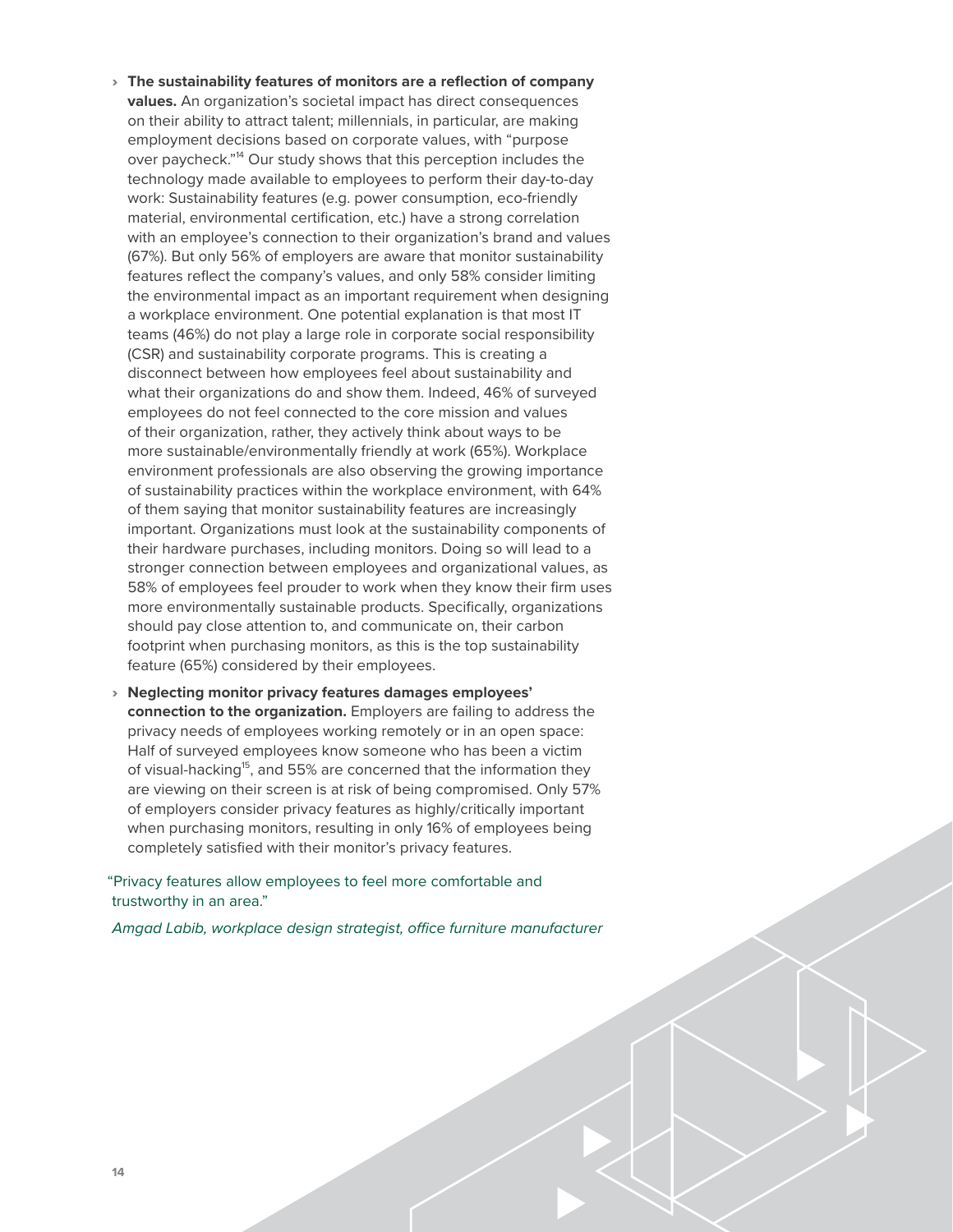#### **COUNTRY SNAPSHOT: KEY INSIGHTS**

| <b>US</b>               | • The US is the region surveyed with the highest level of awareness about the importance of EX in<br>driving business results, with 74% of companies considering it important to driving good CX, and<br>80% planning to increase investments to improve their workplace environment in the next 12 months.<br>As a result, this is also the country with the highest number of employees reporting feeling<br>empowered to be productive (74%) and enabled to collaborate (74%).<br>However, this needs to be embedded into technology purchasing decision making, as 88% of<br>$\bullet$<br>organizations believe they are providing their employees with technology that helps them be<br>productive, but 66% are still adopting a one-size-fits-all approach when purchasing monitors.<br>American companies should identify and source the right types of monitors and features for specific<br>employee groups to improve EX.                                                                                        |
|-------------------------|----------------------------------------------------------------------------------------------------------------------------------------------------------------------------------------------------------------------------------------------------------------------------------------------------------------------------------------------------------------------------------------------------------------------------------------------------------------------------------------------------------------------------------------------------------------------------------------------------------------------------------------------------------------------------------------------------------------------------------------------------------------------------------------------------------------------------------------------------------------------------------------------------------------------------------------------------------------------------------------------------------------------------|
| <b>UK</b>               | Design features are the top monitor feature considered by British organizations when investing in<br>$\bullet$<br>monitors (84%), with 72% of respondents reporting that it helps them attract and retain talent. However,<br>only 50% of surveyed UK employees feel connected to their organizations' core mission and values,<br>and only 58% are currently satisfied with their current monitor design features - the feature with the<br>strongest correlation with connection to their organization.<br>• In addition, only 28% of organizations provide office-based employees with a dual-monitor setup (the<br>lowest of all regions surveyed after Japan), and only 26% provide employees with ultrawide monitors.<br>To strengthen employees' connection to their organizations, British companies should expand their<br>purchasing decision criteria beyond technical features and also consider the emotional impact of<br>the technology they provide their employees.                                       |
| <b>Scandinavia</b><br>ŧ | • This is the region with the most employees feeling empowered to be productive and get their work<br>done (73%). A large number of employees also perceive their organization as being innovative and<br>forward-looking (71%). However, employers in this region need to be more aware of the role of<br>privacy in the employee experience, as 46% believe that privacy features offered by monitors are not<br>important for an employee's daily work.<br>• More efficient collaboration from their monitors is the key benefit expected by Scandinavian<br>employees (80%), unlike other regions which rank multitasking as the top benefit.                                                                                                                                                                                                                                                                                                                                                                          |
| <b>France</b>           | Showing a high maturity level, 90% of French companies believe that the technology made<br>$\bullet$<br>available to employees is key for good employee and customer experiences. This level of<br>awareness translates into their purchase decisions, as this is the only region which ranks<br>sustainability features as the top monitor feature considered by organizations when purchasing<br>monitors (74%). Our study demonstrated that corporate considerations around sustainability practices<br>are strongly improving the connection that employees feel toward their company, with 55% of the<br>surveyed French respondents feeling connected to the core mission and value of their organization,<br>which is amongst the highest scores of all the surveyed regions.<br>• However, French organizations should not neglect other monitor features in their purchasing<br>process, as for instance only 27% of their employees are currently completely satisfied with the<br>screen size of their monitor. |
| <b>China</b>            | Only 50% of Chinese organizations believe that EX is important in driving good CX. As a result,<br>$\bullet$<br>45% of employees are saying that their organization does not provide them with the technology they<br>need to be productive and get their work done (e.g. 69% of Chinese employees are dissatisfied with<br>their monitors' color coverage, and 50% are dissatisfied with their monitors' screen size).<br>Companies in China must rethink how they purchase monitors by placing their employees' needs<br>$\bullet$<br>and wants at the center of their decision process to optimize the employee experience and drive<br>business results.                                                                                                                                                                                                                                                                                                                                                               |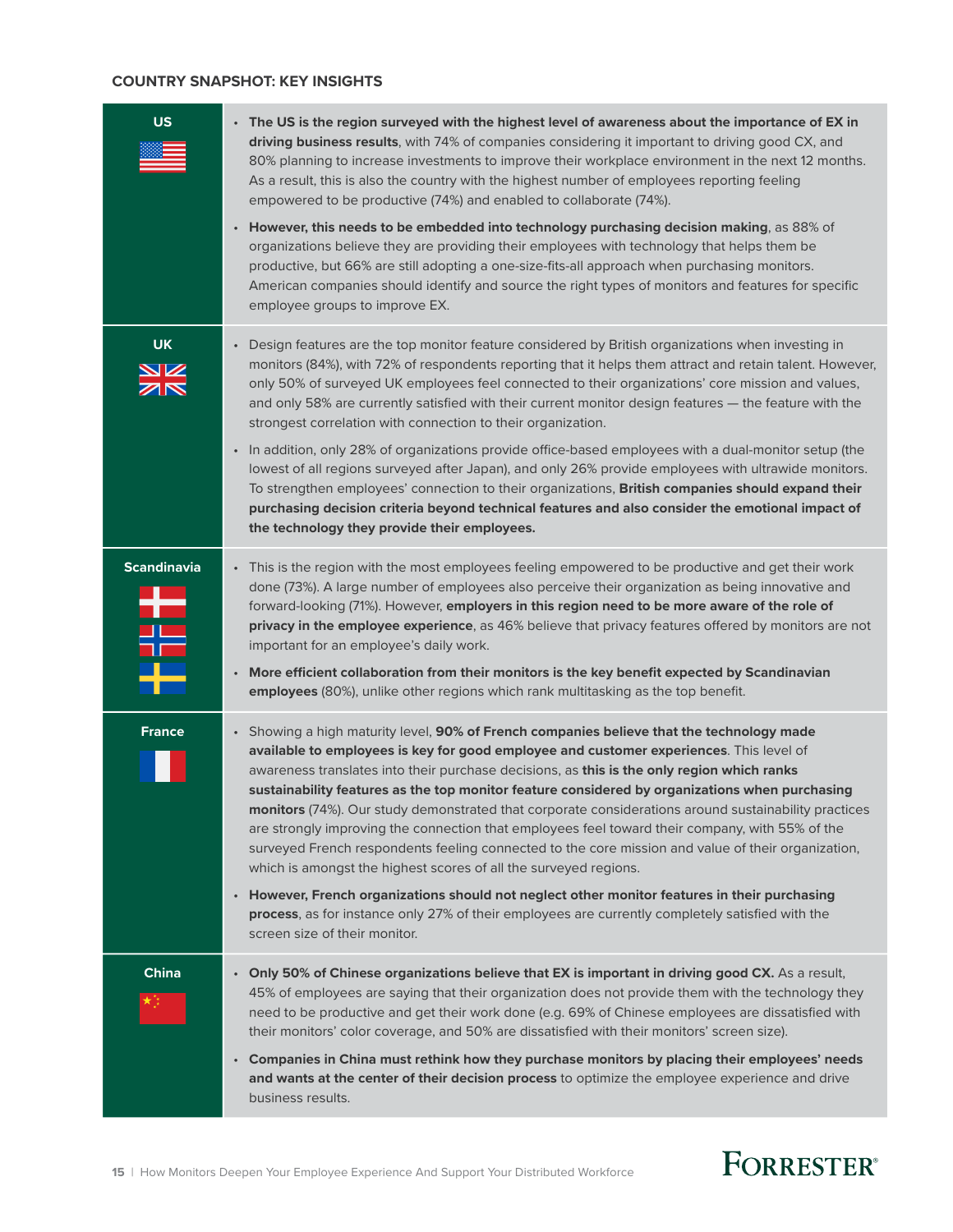| <b>Japan</b>   | • Lack of budget and prioritization against other initiatives is the key challenge for Japanese companies<br>in creating a better workplace environment (84%). This results in Japanese employees being the<br>most dissatisfied with their current monitor setup (83%), as nearly half of Japanese respondents do<br>not feel empowered to be productive and get their work done (48%).<br>• It is urgent for Japanese organizations to improve their employee experience by reassessing the<br>technology and tools they provide to their employees and prioritizing investments that empower,<br>enable, and inspire their employees.                                                                                                                                                                                                                                                                     |
|----------------|--------------------------------------------------------------------------------------------------------------------------------------------------------------------------------------------------------------------------------------------------------------------------------------------------------------------------------------------------------------------------------------------------------------------------------------------------------------------------------------------------------------------------------------------------------------------------------------------------------------------------------------------------------------------------------------------------------------------------------------------------------------------------------------------------------------------------------------------------------------------------------------------------------------|
| <b>ANZ</b>     | • Providing optimum technology and connectivity for employee productivity is the top requirement for<br>Australian organizations when designing workplace environments (80%). However, only 46% of them,<br>the lowest across surveyed regions, are considering the voice of their employee in hardware and<br>device investments. This results in 81% of employees being not completely satisfied with their current<br>monitor setup, and 71% expecting their monitors to help them multitask better to realize gains in<br>productivity.<br>. Australian organizations have the right focus on employee productivity, but they must learn how to<br>operationalize it in their purchase decisions; for instance, by identifying the employee groups that<br>would benefit from monitors with wider color coverage or ultrawide screens to perform tasks more<br>effectively.                              |
| <b>Germany</b> | • German companies are showing high consideration for employee collaboration and for creating a<br>sustainable work environment. Indeed, facilitating collaboration is a key consideration for 80% of<br>German organizations, and 70% are considering their impact on the environment as an important<br>requirement when designing a workplace environment.<br>• When it comes to monitors, 89% of German employees say they require precise color reproduction to<br>conduct their work (the highest across all surveyed regions). However, there is still 36% of German<br>organizations that do not consider precise color reproduction in their monitor purchase decisions.<br>To improve employee productivity and the employee experience, German companies must consider<br>the whole spectrum of monitor features, and tailor their approach to selecting monitors for specific<br>employee needs. |
|                |                                                                                                                                                                                                                                                                                                                                                                                                                                                                                                                                                                                                                                                                                                                                                                                                                                                                                                              |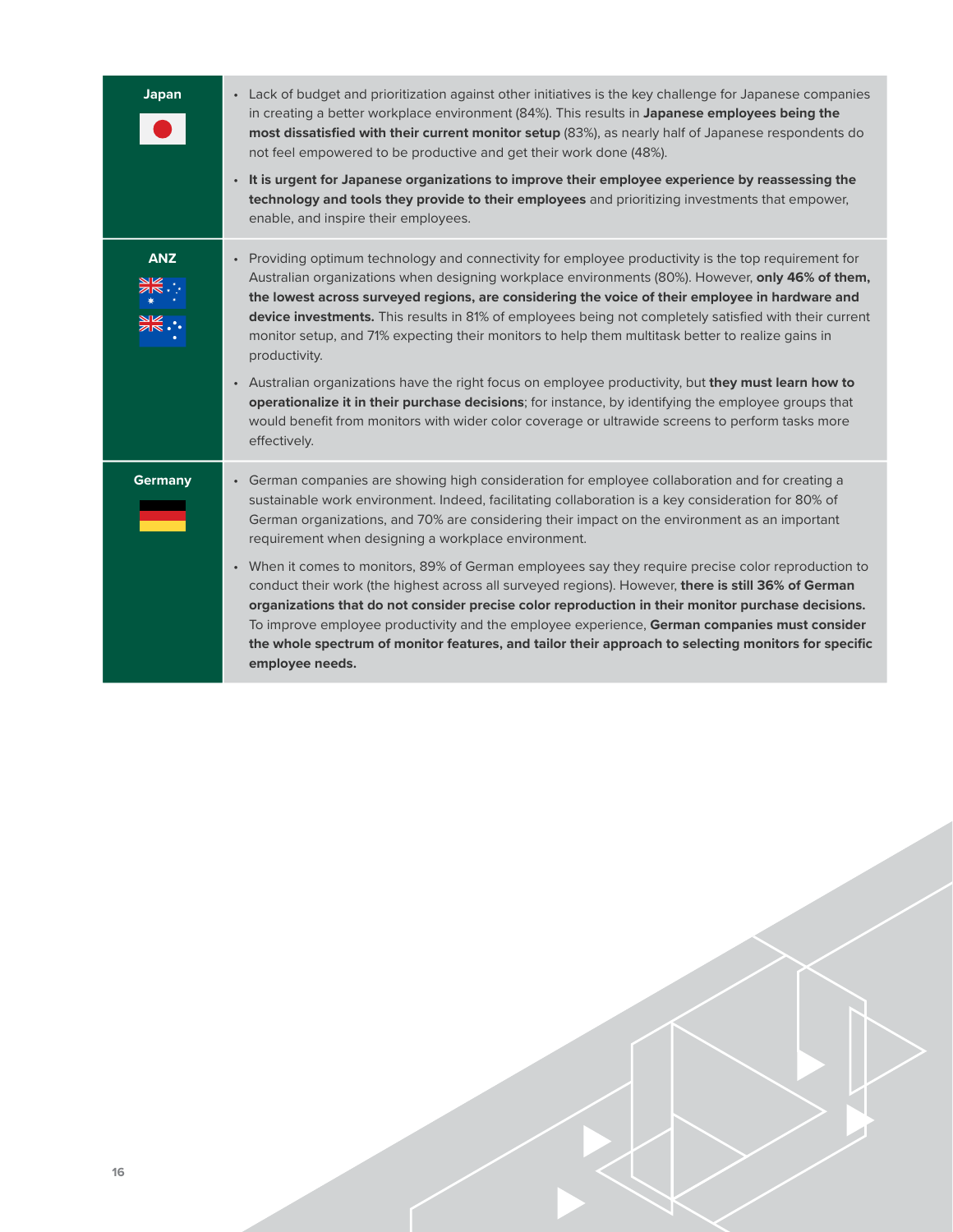### **COMPANY SIZE SNAPSHOT: KEY INSIGHTS16**

| <b>Medium-sized</b><br>companies | • Medium-sized companies are more aware than their larger counterparts that EX impacts their<br><b>bottom line</b> (64%), however, they are falling behind when it comes to delivering great employee                                                                                                                                                                                                                                                                                                                                                                                                                                                                     |
|----------------------------------|---------------------------------------------------------------------------------------------------------------------------------------------------------------------------------------------------------------------------------------------------------------------------------------------------------------------------------------------------------------------------------------------------------------------------------------------------------------------------------------------------------------------------------------------------------------------------------------------------------------------------------------------------------------------------|
|                                  | experiences (EX), with 67% saying that they still need to improve it.                                                                                                                                                                                                                                                                                                                                                                                                                                                                                                                                                                                                     |
|                                  | • More particularly, medium-sized companies are struggling to empower and enable their employees<br>with the right technology and tools. Sixty percent of their employees are dissatisfied with the<br>collaborative technology and tools made available to them, and 39% are dissatisfied with their<br>productivity tools. Furthermore, they lack visibility here, as only 19% measure employees' satisfaction<br>with technology and tools.                                                                                                                                                                                                                            |
|                                  | • Specifically, for monitors, medium-sized companies are the ones that least frequently upgrade their<br>employees' monitors (44% report upgrading monitors once every 3 to 5 years).                                                                                                                                                                                                                                                                                                                                                                                                                                                                                     |
|                                  | • During their monitor purchasing process, these organizations prioritized design features (71%), screen<br>size (64%) and sustainability features (64%) as the key monitor features informing their decision.                                                                                                                                                                                                                                                                                                                                                                                                                                                            |
|                                  | . Another 40% also say that their employees do not feel like their workplace is an accurate reflection<br>of their corporate values, nor do they consider their company as being innovative and<br>forward-looking (45%), hindering a stronger connection to the organization.                                                                                                                                                                                                                                                                                                                                                                                            |
|                                  | • Looking toward the next 12 months, our study found that there are other forces at play preventing<br>medium-sized companies from investing in workplace improvement initiatives and improved EX,<br>specifically, budget (75%). However, we expect to see some progress in this space, as 64% of the<br>respondents are planning to increase their investments to improve EX in the next year. For that,<br>they must take a holistic view, looking at how the work office has expanded to the home office, clearly<br>defining the results they want to achieve and their associated metrics, and involving their employees<br>in their design and decision processes. |
| <b>Commercial</b><br>businesses  | • Sixty-five percent of surveyed commercial businesses are aware that good EX is important in driving<br>good CX. Despite that, budget remains a key impediment to workplace improvement initiatives<br>leading to better EX (67%).                                                                                                                                                                                                                                                                                                                                                                                                                                       |
|                                  | • Not sufficiently prioritizing investments in EX negatively impacts employees' productivity and ability to<br>collaborate. Indeed, commercial business employees are dissatisfied with the productivity technology<br>and tools made available to them (32%), as well as with their collaborative technology and tools (30%).<br>For instance, when it comes to performing a regular technology refresh, surveyed commercial<br>businesses mostly upgrade their employees' monitors once every 3 to 5 years (33%), with some of<br>them upgrading more frequently (22% reported upgrading once every two years).                                                         |
|                                  | • When purchasing monitors, commercial businesses primarily look at design features (72%), followed<br>by screen size (66%), and sustainability features (63%).                                                                                                                                                                                                                                                                                                                                                                                                                                                                                                           |
|                                  | • We also expect commercial businesses to continue to shift their focus toward improving EX with 67%<br>of respondents planning to increase investments to improve their workplace environment overall in<br>the next 12 months.                                                                                                                                                                                                                                                                                                                                                                                                                                          |
|                                  | • To build the business case for these investments, commercial businesses must start by defining<br>metrics and KPIs that monitor the quality of their EX (currently, only 24% of them are measuring<br>employees' satisfaction with technology and tools). They should also gather insights from their<br>employees and identify pain points. For instance, quantifying the time lost in productivity when<br>switching between windows, due to a small screen display, will help support specific technology<br>investments.                                                                                                                                            |
|                                  |                                                                                                                                                                                                                                                                                                                                                                                                                                                                                                                                                                                                                                                                           |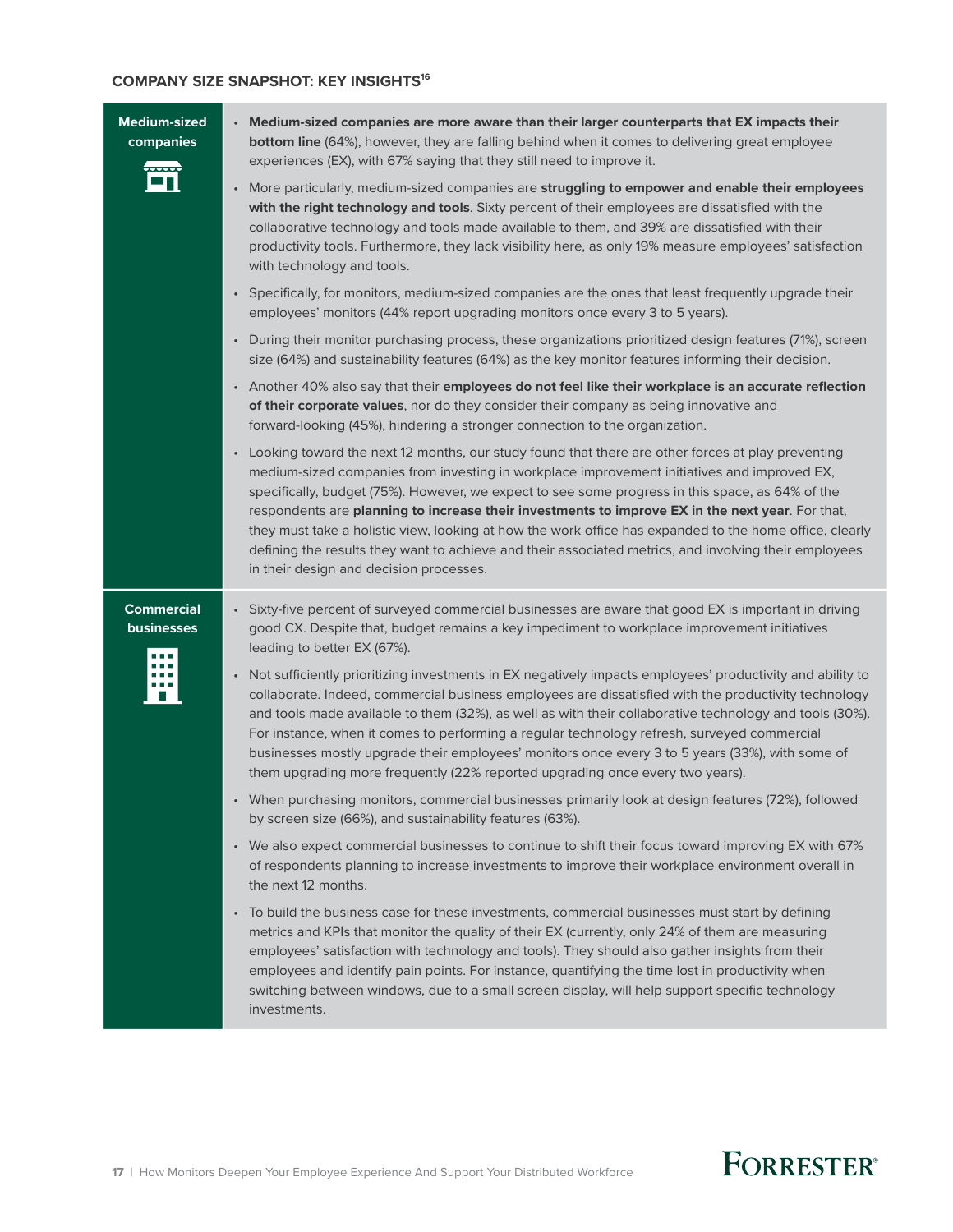#### **Large enterprises**

• **Large enterprises are heavily increasing their investments to support remote and mobile workers** (42%), the initiative most linked with an employee's connection to their organization.

• They are also the ones that least struggled with empowering and enabling their employees with the right tools, with 77% of surveyed employees being satisfied with the productivity technology and tools made available to them, and 77% being satisfied with the collaborative technology and tools made available to them (versus only 61% and 40%, respectively, in medium-sized companies).

- Indeed, 46% of surveyed enterprises tracked employee technology/tool satisfaction, allowing them to plan and adjust based on the voice of the employees. Another 85% say that suboptimal monitors particularly hinder employees' experiences, and **76% believe that monitor design plays a key role in their overall workplace environment**. In line with that, enterprises most frequently upgrade their employees' monitors with 21% upgrading as often as they can to keep up with the latest technology.
- Enterprises are also looking at monitor color coverage differently than smaller organizations, with 83% of them considering it an important feature when purchasing monitors (versus only 43% of medium-sized companies and 50% of commercial businesses). The other top feature being considered by these organizations are design features (74%) and screen size (62%).
- Over the next 12 to 24 months, enterprises are planning to invest more into the adoption and expansion of hot desking (57%), with **further investments scattered across a variety of initiatives including technology and hardware for employee productivity (50%) and collaboration (48%)**.
- While continuing to empower their employees with the right tools to both be productive and to easily collaborate, enterprises should also leverage technology made available to employees to strengthen their connection with their organization, as one-third of their employees do not perceive their organization to be innovative or forward-looking.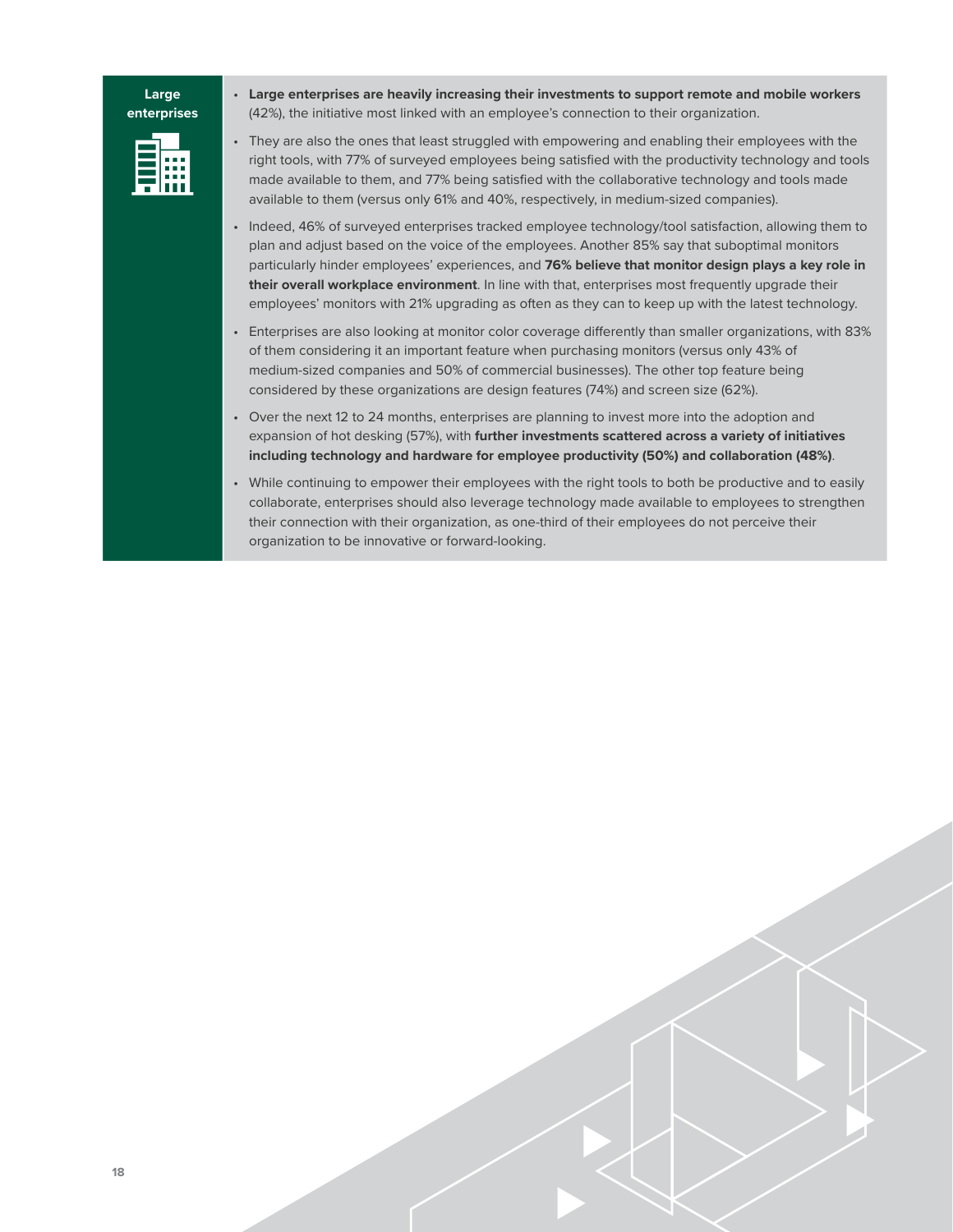# <span id="page-20-0"></span>**Key Recommendations**

A company's technology infrastructure dictates what employees can do in delivering customer experiences. As companies enable innovation in their employees' working environments, albeit either in the home or in the office, they will need IT and business leaders to properly mold their EX with the right technology investments. A well-thought-out monitor strategy is crucial for empowering, enabling, and inspiring employees in their day-to-day work. Forrester's in-depth survey of employers, employees, and workplace environment professionals about EX drivers and benefits, and the role of workplace environment (including technology and monitors), yielded several important recommendations:



**Prepare to permanently support a virtual workforce.** Businesses have been forced into an unprecedented experiment with remote work and bans on business travel. Firms are not expected to ever return to the normal they once knew, as employees settle into home working and mobile flexibility options, questioning the very necessity of air travel and in-person meetings. Business executives, who've experienced first hand the shortcomings of legacy technology environments, will demand that IT accelerate roadmaps for infrastructure modernization. This will include treating employees' home offices as an extension of their in-office desks, replicating as much as possible across the two environments.



**Identify workplace needs and emerging employee behaviors.** Many companies assume they know how work gets done. The reality is almost always more complicated. Use CX principles to improve your employee understanding. Interview and observe employees in their natural work environment to gather insights into their work preferences and how they complete their most important tasks. Start by assessing your employees' current usage patterns to identify key technology requirements and expectations in areas like monitor size and resolution, multimedia functionalities, and design features.



**Focus on providing the right tools to enable good EX.** Disruption has only amplified the importance of technology in helping employees remain productive, connected, and engaged. This study found that monitors are key enablers for strong EX, in an office space and at home. If your organization experienced first hand the shortcomings of legacy monitors, demand accelerated roadmaps for monitor replacement and workplace modernization.

## **FORRESTER®**

19 | How Monitors Deepen Your Employee Experience And Support Your Distributed Workforce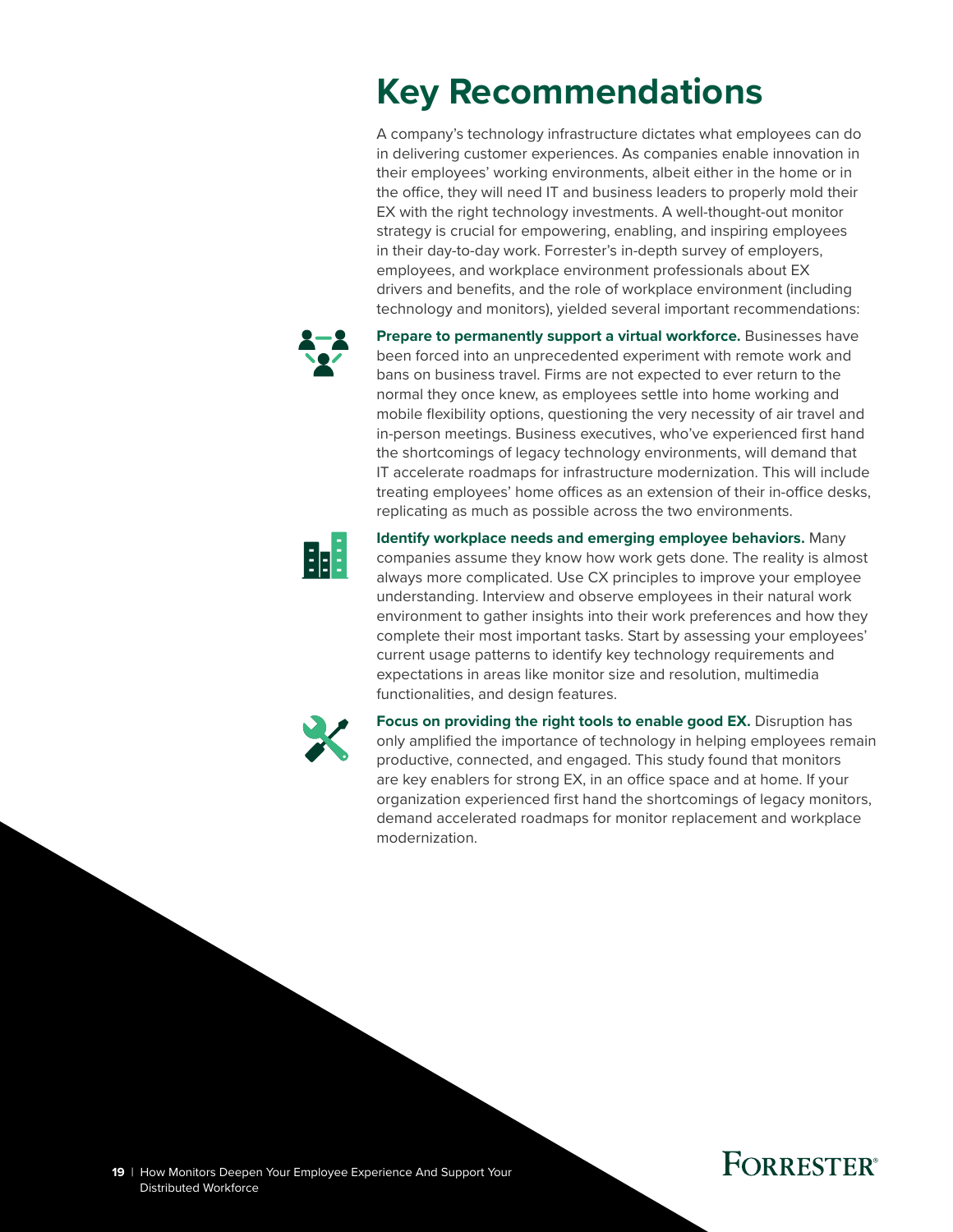

**Determine which specific monitor features to prioritize.** Many organizations adopt a one-size-fits-all approach when purchasing monitors. This has a negative impact on EX. As monitor technology continues to advance, and employee expectations continue to rise, assess how monitor features ensure employees' ongoing productivity, collaboration, and connection to the organization. Uncover how features like ultrawide screens, color coverage, meeting room screens, design, sustainability, and privacy impact an employee's productivity, collaboration, and connection to their organization.



**Insist that monitor purchase decisions explain how top features are** 

**addressed.** This will force IT and business leaders to ground their choices in actual employee understanding. Evaluate each purchase decision on three factors: 1) how many of the critical EX factors it addresses; 2) how clearly it demonstrates its ability to improve performance on them; and 3) how much it will cost.

**20** | How Monitors Deepen Your Employee Experience And Support Your Distributed Workforce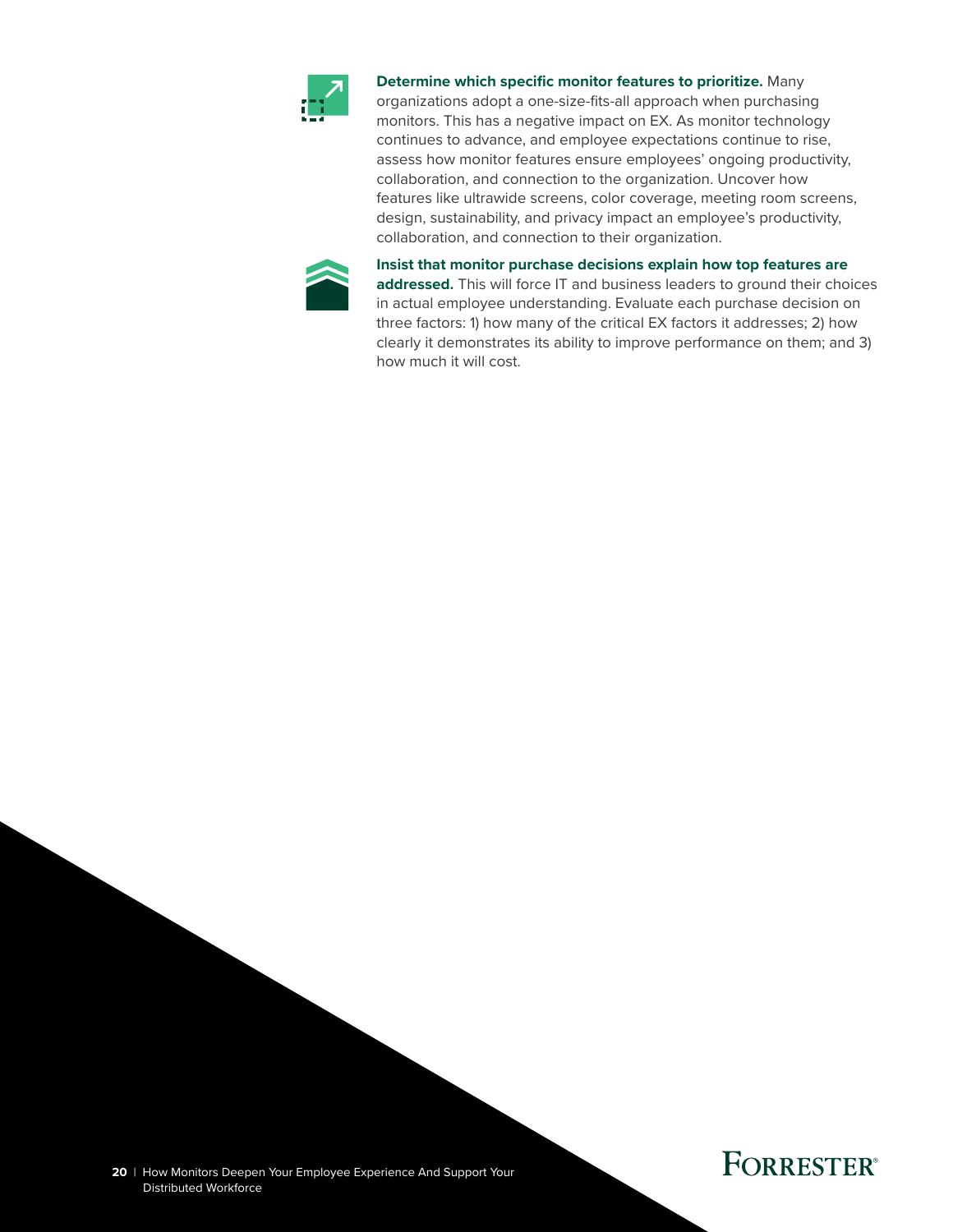## <span id="page-22-0"></span>Appendix A: Methodology

In this study, Forrester surveyed: 430 business decision makers and influencers involved in monitor/end user device purchasing and/or workplace design; 800 knowledge workers that used a computer and/or laptop and monitor to perform their work on a daily basis; and 150 professionals that could speak to employee productivity, workplace environment, employee working styles, and well-being. Forrester also interviewed 10 business decision makers and influencers that are involved in monitor/end user device purchasing and/or workplace design. Respondents were surveyed across a range of industries and countries to evaluate the role of monitors and meeting room screens in the workplace environment and employee experience. Questions provided to the participants asked questions around their view of EX, the workplace environment, and specific monitor/meeting room screen features. The study began in November 2019 and was completed in May 2020.

## Appendix B: Firmographics And Demographics

### **Employers:**



Base: 430 business decision makers and influencers involved in monitor/end user device purchasing and/or workplace design Source: A commissioned study conducted by Forrester Consulting on behalf of Dell Technologies, March 2020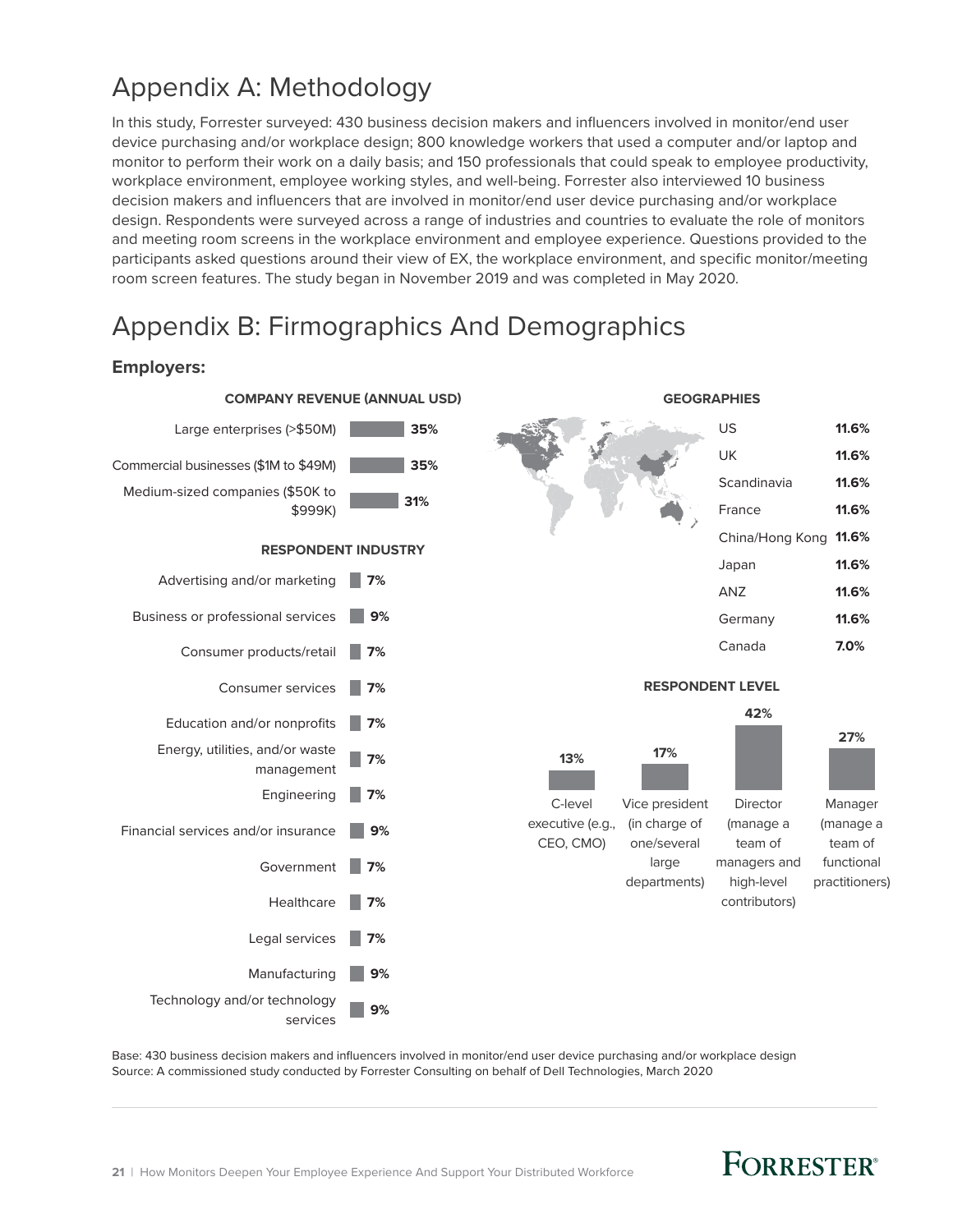### **Employees:**



Base: 800 knowledge workers using a computer and/or laptop and monitor to perform their work on a daily basis Source: A commissioned study conducted by Forrester Consulting on behalf of Dell Technologies, March 2020

### **Workplace environment professionals:**

#### **RESPONDENT PROFILE**



Base: 150 professionals that can speak to employee productivity, workplace environment, employee working styles and well-being. Source: A commissioned study conducted by Forrester Consulting on behalf of Dell Technologies, March 2020

### Appendix C: Supplemental Material

### **RELATED FORRESTER RESEARCH**

"Introducing Forrester's Employee Experience Index", Forrester Research Inc., June 21, 2019